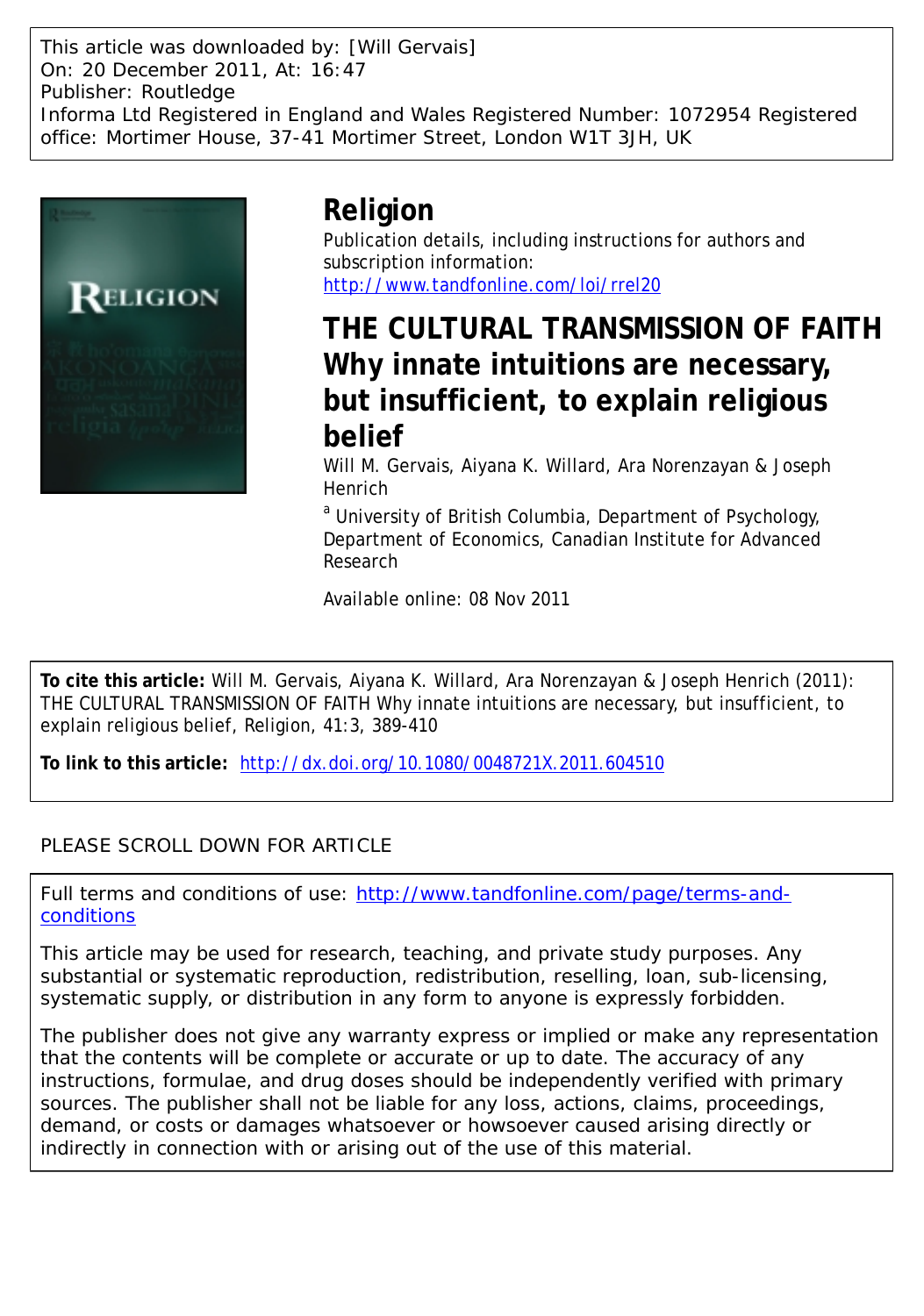## THE CULTURAL TRANSMISSION OF FAITH

# Why innate intuitions are necessary, but insufficient, to explain religious belief

### Will M. Gervais\*, Aiyana K. Willard, Ara Norenzayan and Joseph Henrich

University of British Columbia, Department of Psychology, Department of Economics, Canadian Institute for Advanced Research

ABSTRACT The cognitive science of religion integrates insights from diverse scientific disciplines to explain how people acquire, represent and transmit religious concepts. This perspective has led to a fruitful research program on the naturalistic origins of religion. However, it has thus far not directly addressed a key component of religion: faith or committed belief. The present review proposes a framework that integrates standard approaches from the cognitive science of religion with established models of cultural evolution and cultural learning. According to this synthetic approach, innate cognitive content biases explain how people mentally represent gods, and cultural evolutionary models explain why people come to believe and commit to the particular supernatural beliefs that they do. This synthesis offers a more complete picture of the origins and cultural persistence of religious belief.

KEY WORDS religion; cultural evolution; cognitive science of religion; atheism; dual inheritance theory

#### The cultural transmission of faith

In recent years, researchers from a variety of disciplines have begun to make significant progress in understanding the evolutionary and cognitive origins of religion. One school of evolutionary thought sees religion as a naturally selected genetic adaptation for cooperative group living (e.g., Sosis and Alcorta [2003]; Wade [2009]; Wilson [2003]), while an alternative perspective argues that religion is a natural by-product of normal, everyday psychological processes that evolved for other purposes (e.g., Atran [2002]; Atran and Norenzayan [2004]; Barrett [2004]; Bloom [2007]; Boyer [2001]; Foster and Kokko [2009]; Guthrie [1993]; McCauley [2000]; Pyysiäinen [2001]). In this 'cognitive byproduct' view, we do not have a mind for religion; rather, religion has evolved culturally to fit the minds we have.

Despite the growing influence of the cognitive byproduct perspective, there is considerable room for debate about the role of cultural processes in the evolution

<sup>\*</sup>Corresponding author. Email: will@psych.ubc.ca, aiyana@psych.ubc.ca, ara@psych.ubc.ca, henrich@ psych.ubc.ca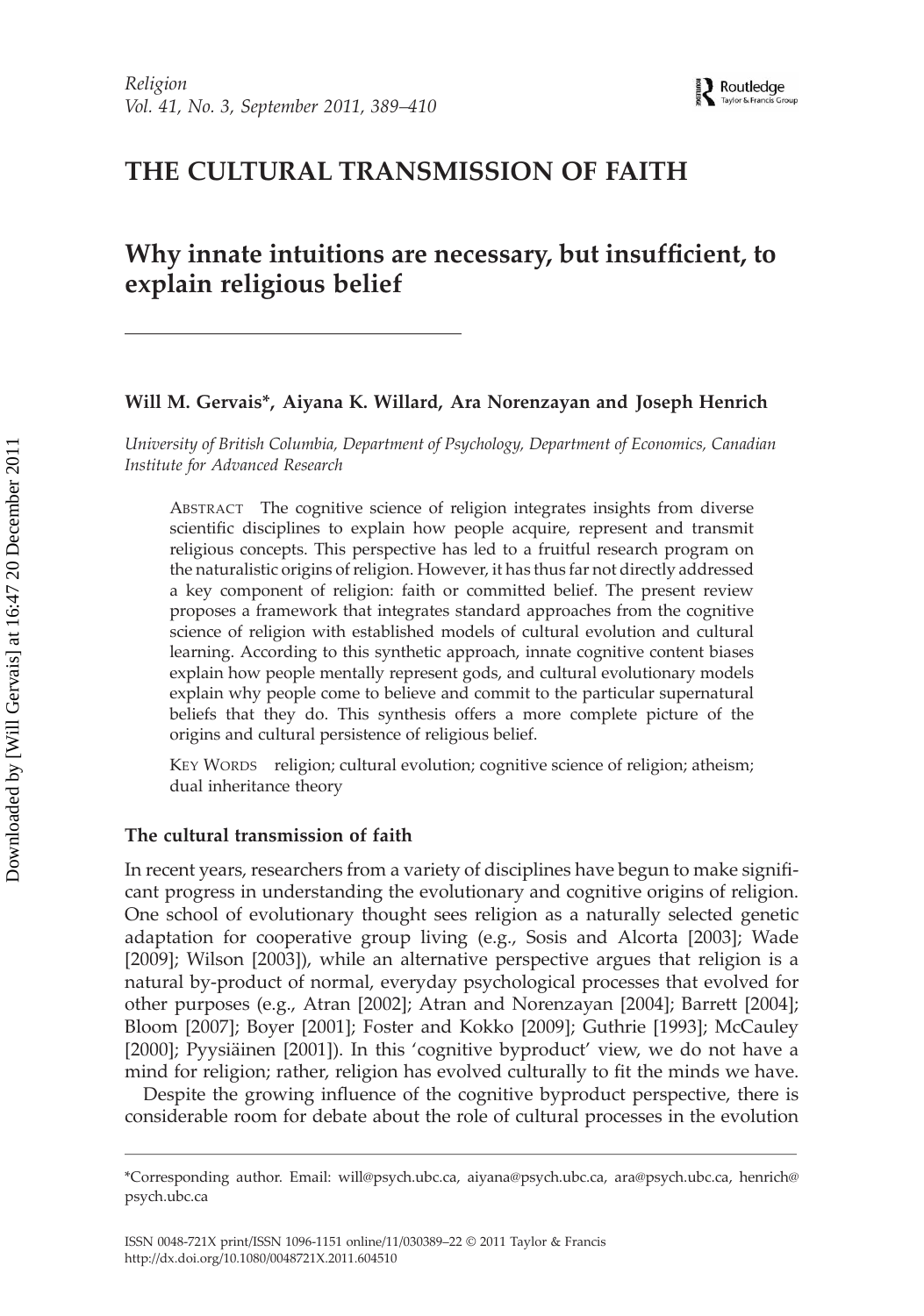of religion (see, e.g., Barrett [in press]; Geertz and Markússon [2010]). In particular, one common argument (e.g., Barrett [2004]; Pyysiäinen and Hauser [2010]) is that religious beliefs arise naturally and effortlessly from the biases and tendencies of the human mind, with minimal or no need for extensive cultural scaffolding. This work has led to important insights into the cognitive tendencies and intuitions that bias the human mind towards religiosity and constrain the range of possible religious intuitions across cultures (e.g., Atran and Norenzayan [2004]; Barrett [2000]; Henrich [2009]; Kirkpatrick [1999]; Pyysiäinen and Antonnen [2002]).

In the present paper, we also start from the central argument that religious representations can best be explained as cognitive byproducts of ordinary human thinking. We build on this insight and propose an updated theoretical model that allows for a much greater role than previously assumed for cultural learning processes in shaping and sustaining religious beliefs. We thus situate the cognitive science of religion more firmly within existing frameworks of cultural evolution which emphasize that human thinking and behavior are powerfully shaped both by genetic and cultural inheritance (see e.g., Boyd and Richerson [1985]; Richerson and Boyd [2005]; for related perspectives, see Bulbulia [2008]; Schaller et al. [2010]; Sperber [1996]; Norenzayan and Gervais [in press]). In doing so we invite debate and further research on this relatively neglected topic in the evolutionary study of religion.

The cornerstone of this updated model is twofold: (1) the cultural transmission of concepts – including supernatural religious concepts – are dependent on the cognitive biases that constrain and canalize their content; and (2) these concepts also depend on cultural learning biases that push individuals to selectively attend to and acquire both concepts and degrees of commitment or belief from those around them. We propose that a combination of these two processes has led to the proliferation of certain kinds of religious beliefs, rituals and devotions in the world. We show how this perspective retains the basic insights and explanatory power of the cognitive byproduct perspective, but in addition, address previously unanswered questions about the key distinction between mentally representing supernatural concepts as opposed to believing in them. Take, for example the Mickey Mouse problem, which illustrates that many fictional characters like Mickey Mouse have similar cognitive content as gods, yet are not believed to be real nor committed to the way a god would be (Atran 2002; Atran and Norenzayan 2004). McCauley and Cohen (2010) recently approached this problem by arguing that there is no natural partition between religious and other cultural representations and therefore it may not be clear on what grounds we differentiate them scientifically. We couldn't agree more. Religion is a family-resemblance category, and therefore there is no natural partition between religious and other cultural representations. However, we argue that a significant puzzle remains: scientists need to explain the psychological difference between supernatural beliefs that are mentally represented but treated as fictional (fairies in folk tales, the gods of other religions), and those that are mentally represented and evoke deep worship and commitment (the gods of one's own group). We submit that theories of cultural evolution can explain why some counterintuitive representations galvanize profound commitment, while others are treated merely as entertaining curiosities, despite their transmission advantage. The distinction between mental representation and belief-commitment is crucial to explain cultural differences in the degree of religious commitment around the world, the existence of disbelief, and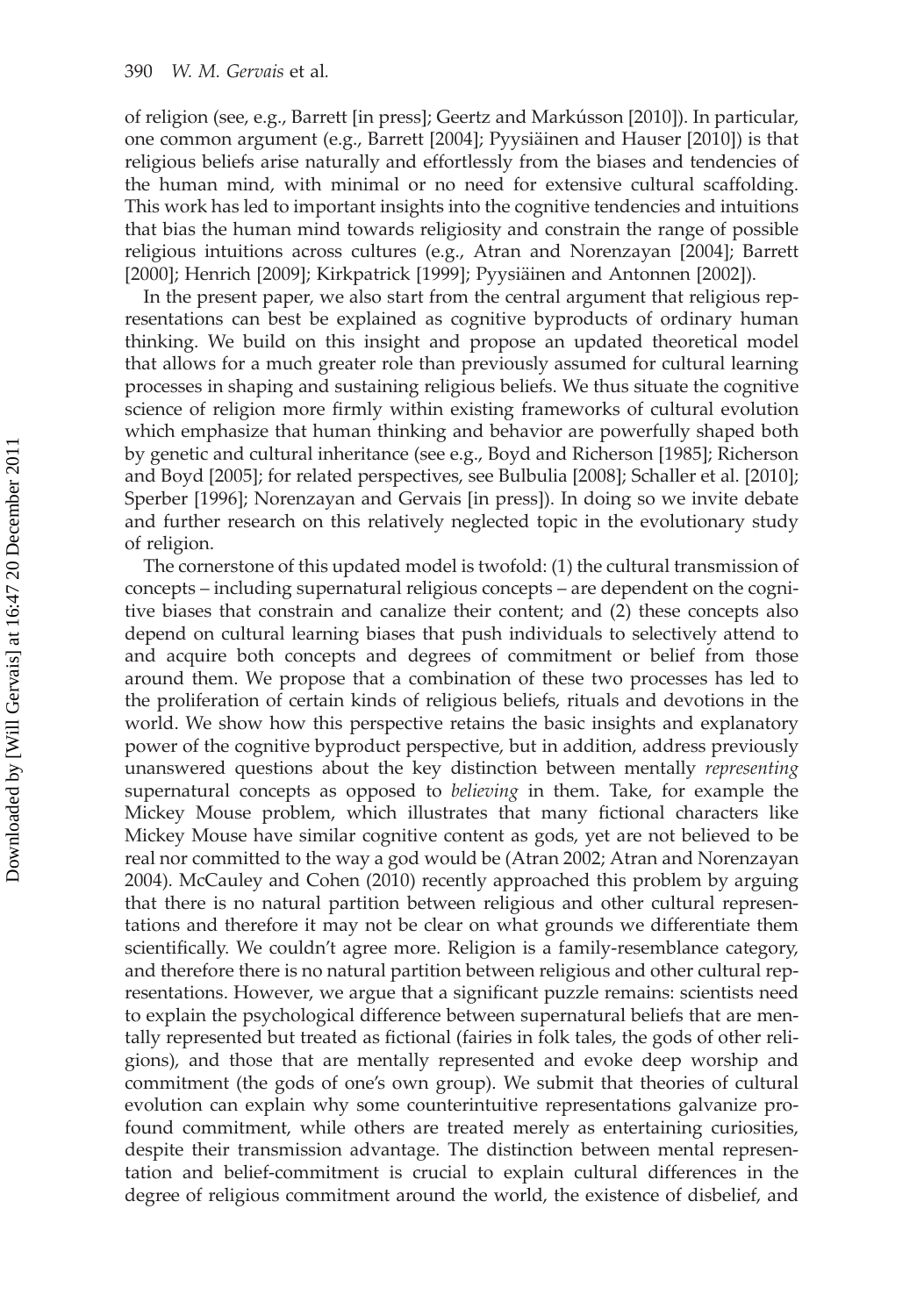how certain gods, like Zeus – despite having similar cognitive content throughout the ages – can move from a worshiped deity to the fictional character of myths and stories. We thus explain why a supernatural agent with identical content and supported by exactly the same cognitive biases can in one place or time be an idol of immense devotion, while in a different time or place can be merely myth or fanciful tale: this is the so-called 'Zeus Problem' (Gervais and Henrich 2010).

#### The evolution of cultural learning

Imagine that tomorrow morning you wake in a strange and novel environment, surrounded by strange people, flora and fauna. Your stomach rumbles hungrily, and you decide to rustle up some breakfast. How would you decide what is safe to eat? You may notice that a lot of people are gathering small brown nuts from a local bush. That is a good sign: if lots of people are interested in these nuts, there's a good chance that they are good to eat. On the other hand, you notice some people gathering mushrooms instead. However, many of the people gathering nuts are obviously successful, while the mushroom gatherers look to be struggling. The nut gatherers are healthy, strong and others look to them for guidance. Finally, you notice that these fit individuals are actually eating the brown nuts. In this rather speculative example, you (a naïve cultural learner) are faced with the question of what to believe about a new environment. Should you believe that nuts are delicious and nutritious, should you believe that mushrooms are preferable, or should you instead set out on your own and begin trying various foods for yourself?

This anecdote illustrates a fundamental point about how humans come to commit to certain beliefs. Although social learning can be found in many animal species (e.g., Whiten [2005]), humans rely upon each other for adaptive information to an unparalleled degree in the animal kingdom. Unlike other animals, humans – even foragers – cannot survive without tapping the vast reserves of accumulated cultural knowledge about finding food, making shelters, cooking and producing tools. As a consequence, our species is addicted to culture, and the vast bulk of preferences, motivations, attitudes and beliefs are  $-$  or can be  $-$  influenced by transmission from other members of their social group (Henrich and McElreath 2003). We argue that a scientific understanding of the origins of religious faith would be incomplete without considering this critical dependence on others as sources of information. Below we discuss cultural learning biases and empirical evidence for them in more detail. We then explain how these cultural learning biases shed important light on the cultural spread and stability of religious beliefs and practices.

Because humans depend on others for information, they must be sensitive to the quality of the information they acquire from different sources. Some cultural evolutionary theories (e.g., Henrich and McElreath [2003]; Richerson and Boyd [2005]) recognize two broad types of psychological mechanisms that aid in the processing of such information, termed representational content biases and context biases (or model-based learning biases), respectively. When using content biases, humans selectively retain some information because of differences in the actual content of information. Some types of information are easier to remember, more emotionally evocative (fitness relevant), or allow more potent inferences to be made about the surrounding world. Concepts supported by these content biases would hold privileged status in cultural transmission. Content biases have been the primary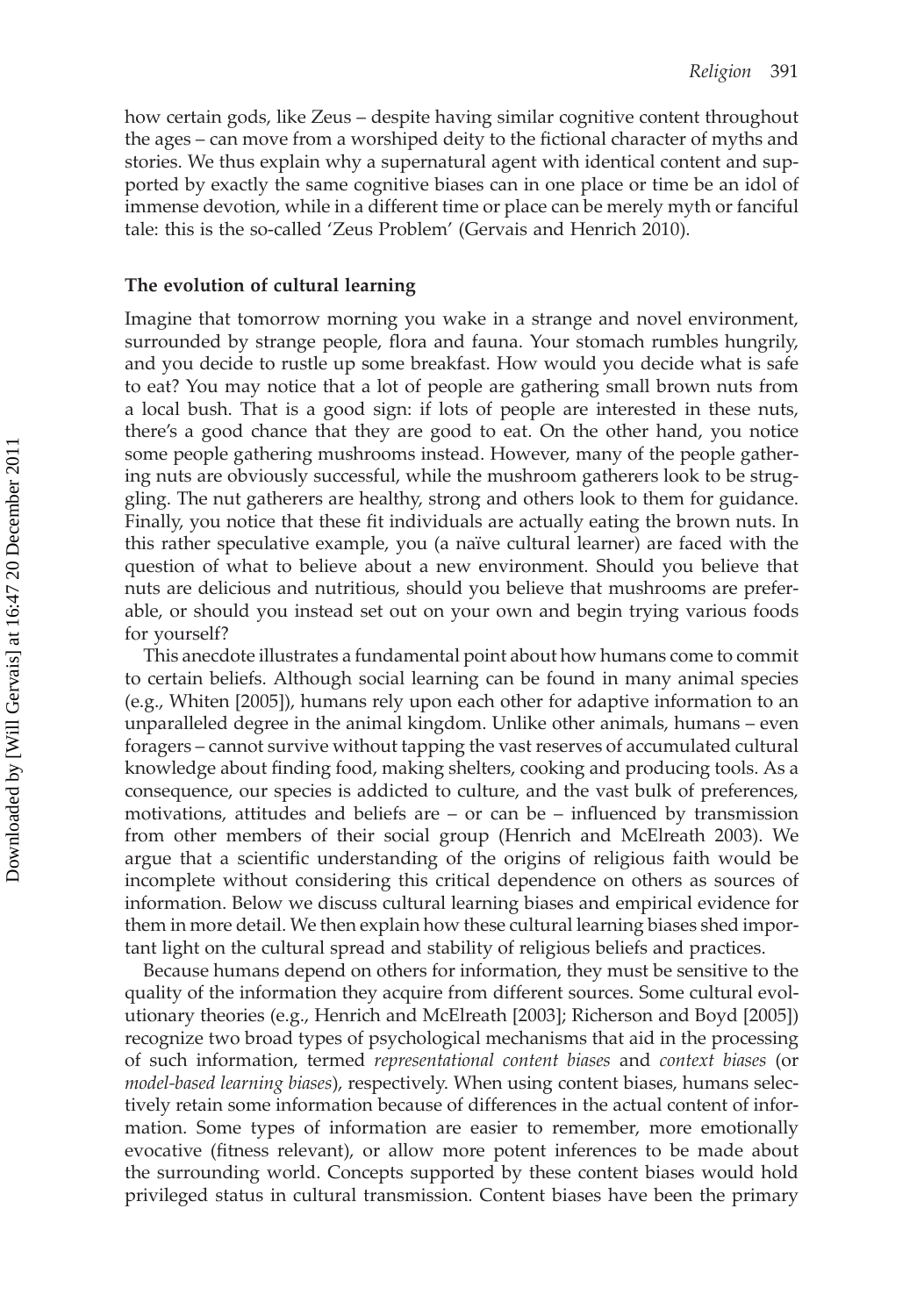focus of much of the previous work in the understanding of the cognitive origins of religion, while context biases have received little attention (Henrich 2009). Though there are several other relevant perspectives on the processes of cultural evolution (see, e.g., Donald [2001]; Sperber [1996]; Tomasello [1999]), and important nuances and distinctions, a complete overview and detailed comparisons is beyond the scope of this paper. Instead we focus on these cultural learning biases within the framework of cultural evolution to explain the transmission of religious belief.

The adaptive value of context learning biases is evident in the above food example. One strategy is for cultural learners to weight how common various beliefs appear to be in their immediate cultural context. If a naïve cultural learner places weight on the prevalence of a certain belief (say, by noticing that most people gather nuts rather than mushrooms), that learner is utilizing a conformist learning bias (Boyd and Richerson 1985; Henrich and Boyd 1998; Kendal, Giraldaeu and Laland 2009). A second strategy is to preferentially imitate cultural models who are older, skilled, prestigious and successful (e.g., Gil-White and Henrich [2001]), often referred to as a prestige-based learning bias.

A third context bias springs from the need for cultural learners to avoid deception. An unscrupulous model might knowingly transmit false information to others, perhaps to maintain a competitive advantage. In this case, it is important for learners to ensure that their models actually hold the beliefs they espouse before adopting the belief themselves. Actions speak louder than words: they are great cues of another's underlying beliefs. For example, if a model who praises mushrooms actually eats the mushrooms, a learner can be more certain that the model holds the belief 'mushrooms are delicious and nutritious' rather than the belief 'mushrooms are toxic.' Alternatively, if a model praises mushrooms but refuses to eat them, the learner would be wise to treat this claim as dubious. In this example, eating the mushrooms constitutes a credibility-enhancing display (CRED) of the model's underlying beliefs regarding mushrooms (Henrich 2009). If models engage in behaviors that would be costly if opposing beliefs were held (that is, if they engage in credibility-enhancing displays of their beliefs) learners can be more confident that the model actually holds the belief, and as a result they would be more receptive to these beliefs (Henrich 2009). In all three strategies (conformist, prestige-based and CREDs) people rely not only on the content of information (in the above example, what a learner already knows about nuts or mushrooms), but also on the *context* in which learning occurs, that is, various factors relating to a potential cultural model or models that affect the transmittability of a belief.

In this view, learners are expected to utilize a variety of cues to assess which potential information sources are more reliable, and come to preferentially believe information from these sources. The capacities for context-dependent learning emerge early in development. Three- and four-year-old children are more likely to believe information that comes from sources who have proven to be reliable; they prefer sources with a track record of accuracy (e.g., Koenig and Harris [2005]; Koenig, Clément and Harris [2004]; Pasquini et al. [2007]). Children are able to monitor and track the reliability of different sources, using this information to preferentially learn from previously accurate sources of information (Birch, Vauthier and Bloom 2008). Children as young as four preferentially believe information from sources who claim certainty (Sabbagh and Baldwin 2001), or who appear more confident in their information (Birch, Akmal and Frampton in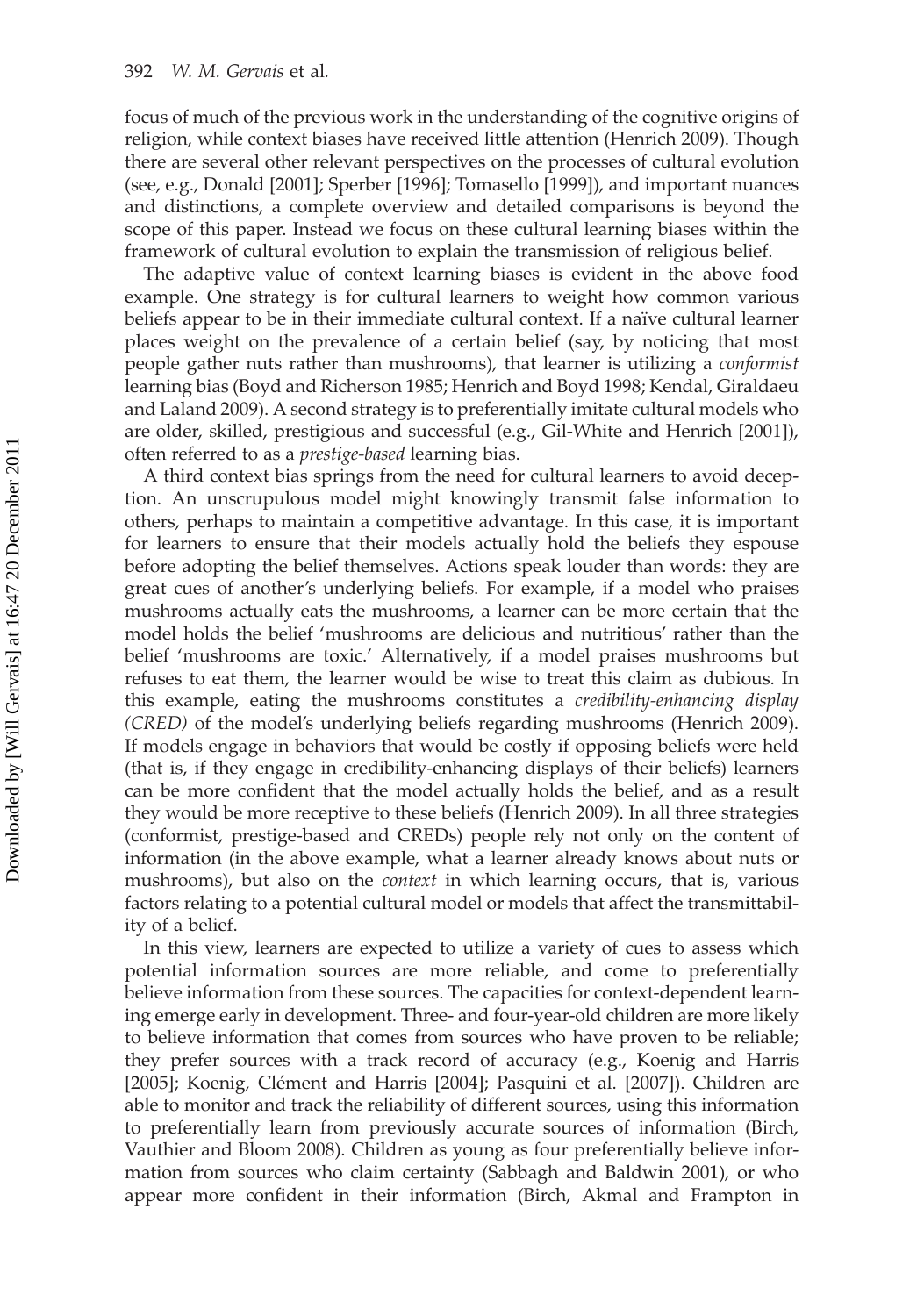press). Children also appear to value experienced sources. When choosing whether to imitate a previously reliable adult source or a previously reliable child source, kids follow the adult (Jaswal and Neely 2007). Recent work shows that young children readily track the visual attention of others (a 'prestige cue') and selectively learn from those who were previously preferentially attended to, even under novel circumstances and in the absence of observers (Chudek et al. 2010).

We next argue that content and context biases interact to affect the spread of certain kinds of religious beliefs. They influence the transmission of religion in different, but complementary, ways. We expect, as has been argued before, that content biases make some concepts inherently more interesting, memorable and transmittable. However, people should also be endowed with capacities for filtering concepts that have dubious credibility, and therefore context biases should be instrumental in explaining patterns of belief in various concepts. More specifically, we argue that content biases affect the potential of a concept to become memorable and contagious, but people will only come to believe in those salient concepts that are supported by appropriate context biases that allow people to selectively acquire cultural information.

Content biases: counterintuition and the cognitive science of religion

Evolutionary approaches to cultural transmission provide a rich set of cognitively informed hypotheses regarding how the content of representations influences their transmission (Boyd and Richerson 1985: 5; Sperber 1996). Specifically, cultural learners should be more likely to pay attention to, store and transmit representations when these are judged more: (1) potentially actionable; (2) fitness relevant and thus emotionally evocative; and (3) plausible or compatible:

- (1) 'Potentially actionable' means that the content of a representation leads to inferences that can readily influence subsequent actions, including additional inferences (Inferential Potential: Boyer 2001). Representations, for example, in which the causes of unpleasant circumstances (e.g., storms or illnesses) are random with respect to the actions of those afflicted do not lead to useful or helpful inferences or actions, and thus are not easy to maintain. Evolutionarily non-actionable representations need not be stored because they cannot be of help even if one remembers them. Instead, representations that involve believing that illnesses are caused by the jealously of others (e.g., the 'evil eye') can lead to inferences about who might be causing a particular illness and how one can avoid such illnesses in the future.
- (2) 'Fitness relevant': natural selection should favor more attention and recall for representational content of greater relevance to fitness, at least in ancestral environments. Often such content sparks more positive or negative emotional responses, thus adaptively biasing memory storage and recall. People should tend to devote more cognitive resources to stimuli that evoke affective reactions such as disgust, fear, etc., potentially leading to biases in cultural evolution (e.g., Boyer and Lienard [2006]).
- (3) 'Plausible or Compatible'representations involve a variety of expectations that a learner might have about how the world works and, consequently, what is more and less likely to be true. Some expectations rely heavily on our reliably developing intuitions, including core cognitive processes related to such domains as mechanics and biology (Spelke and Kinzler 2007). For example, representations from modern physics, which involve objects (e.g., electrons)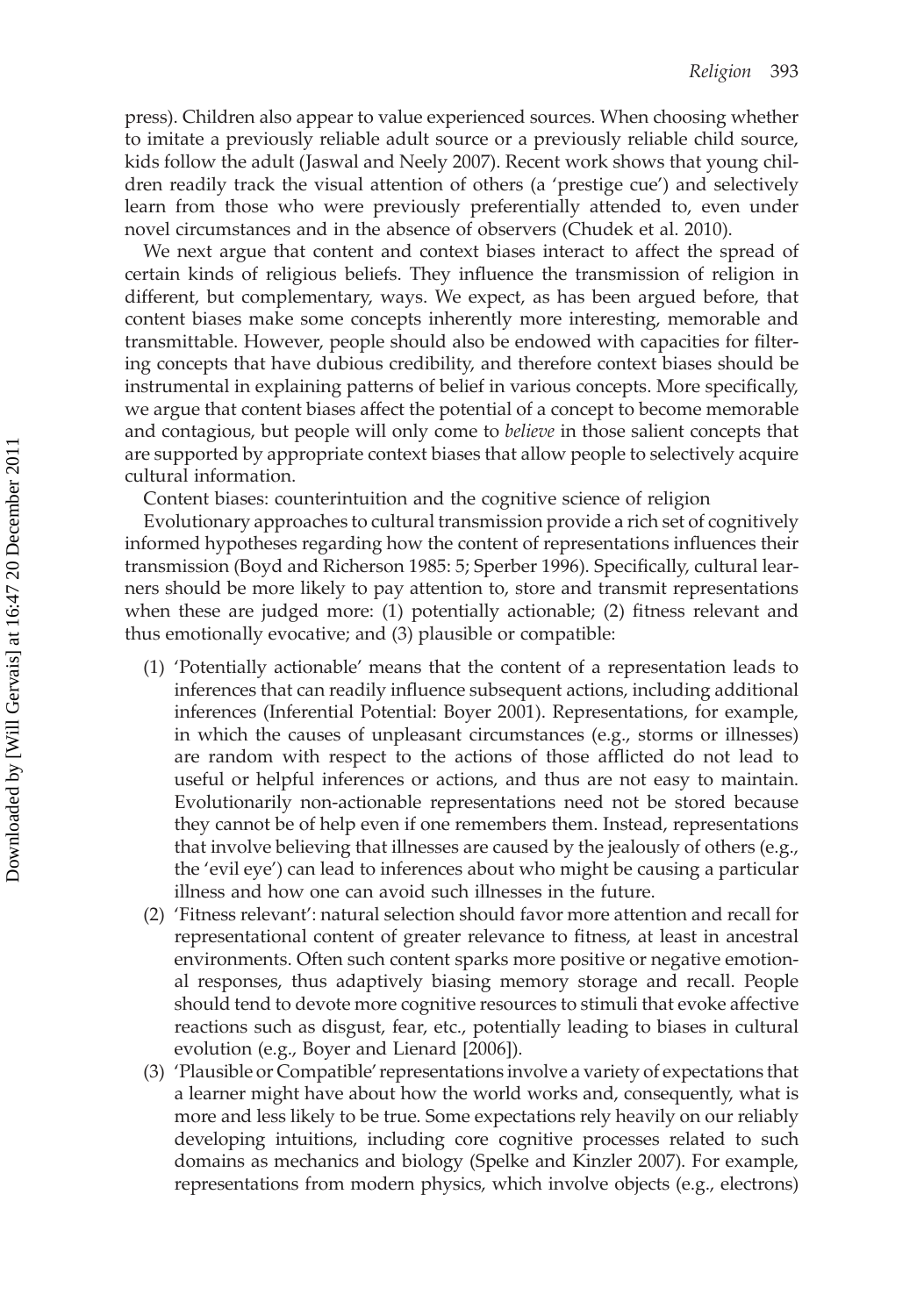that exist only probabilistically at any point in space, radically violate our intuitive expectations from folk mechanics and thus do not readily transmit. Such plausible or compatible content biases can also be culturally acquired, such that the possession of one mental representation biases the acquisition of others. That is, having acquired a particular idea via cultural transmission, a learner may be more likely to acquire another idea, because the two 'fit together' in some cognitive or psychological sense. For example, believing that performing a certain ritual in the spring will increase the crop harvest in the summer might favor the acquisition of a belief that a similar ritual will increase a woman's odds of conception, a healthy pregnancy and the successful delivery of a robust infant.

Researchers working in the cognitive science of religion have largely focused on these types of content biases to explain the cognitive structure and cultural spread of religious beliefs. This view is already well elaborated and has led to fruitful theorizing and empirical research (e.g., Barrett [2004]; Boyer [2003]; Pyysiäinen and Antonnen [2002]). Here we discuss one influential hypothesis: that the presence of mildly counter-intuitive content in concepts or narratives can bias memory in a manner that would favor such concepts or narratives in cultural evolution (e.g., Barrett and Nyhof [2001]). Counter-intuitive concepts violate our core assumption about the nature of things in the world; usually these assumptions focus on intentional beings, animals, inanimate objects or events (expectations often associated with the cognition domains of folkphysics, folkpsychology and folkbiology). By departing systematically, but mildly, from established cognitive rules we use to understand and organize information in our environment, they achieve greater memorability. Examples of counter-intuitive concepts from this literature are 'a person who can be in two places at once' (Boyer and Ramble 2001) and a 'thirsty door' (Norenzayan et al. 2006). Furthermore, the presence of a few counterintuitive concepts in a narrative, even within a list of otherwise ordinary concepts, improves memory for the entire narrative or list, increasing the transmission advantage of the entire narrative (Norenzayan et al. 2006).

From the perspective just presented, many counter-intuitive concepts probably create complex mixtures of plausibility, applicability and emotional evocativeness. Many religious beliefs, for example, would appear to be more applicable, more emotionally evocative, but less plausible than alternative non-religious concepts or explanations. If counter-intuitive concepts, by their very nature, make stories or beings seem less plausible (less believable), the optimal number of such violations should be small. In an analysis comparing a sampling of successful and unsuccessful Grimm's fairy tales, successful (widely known) fairly tales had only two or three counter-intuitive violations (Norenzayan et al. 2006). Successful counter-intuitive representations are also likely to generate emotional responses, like fear or interest, as well as actionable options and additional inferences.

Researchers have long recognized that representational content biases may play an important role in religious belief. The supernatural agents endemic to religions appear to possess a particularly evocative set of abilities (flight, omniscience or transubstantiation) and characteristics (being invisible or wholly incorporeal) not shared by more mundane agents. People find this minimal counterintuitiveness memorable, giving these concepts a strategic advantage in cultural transmission: they should be more likely to spread and persist. To be culturally successful,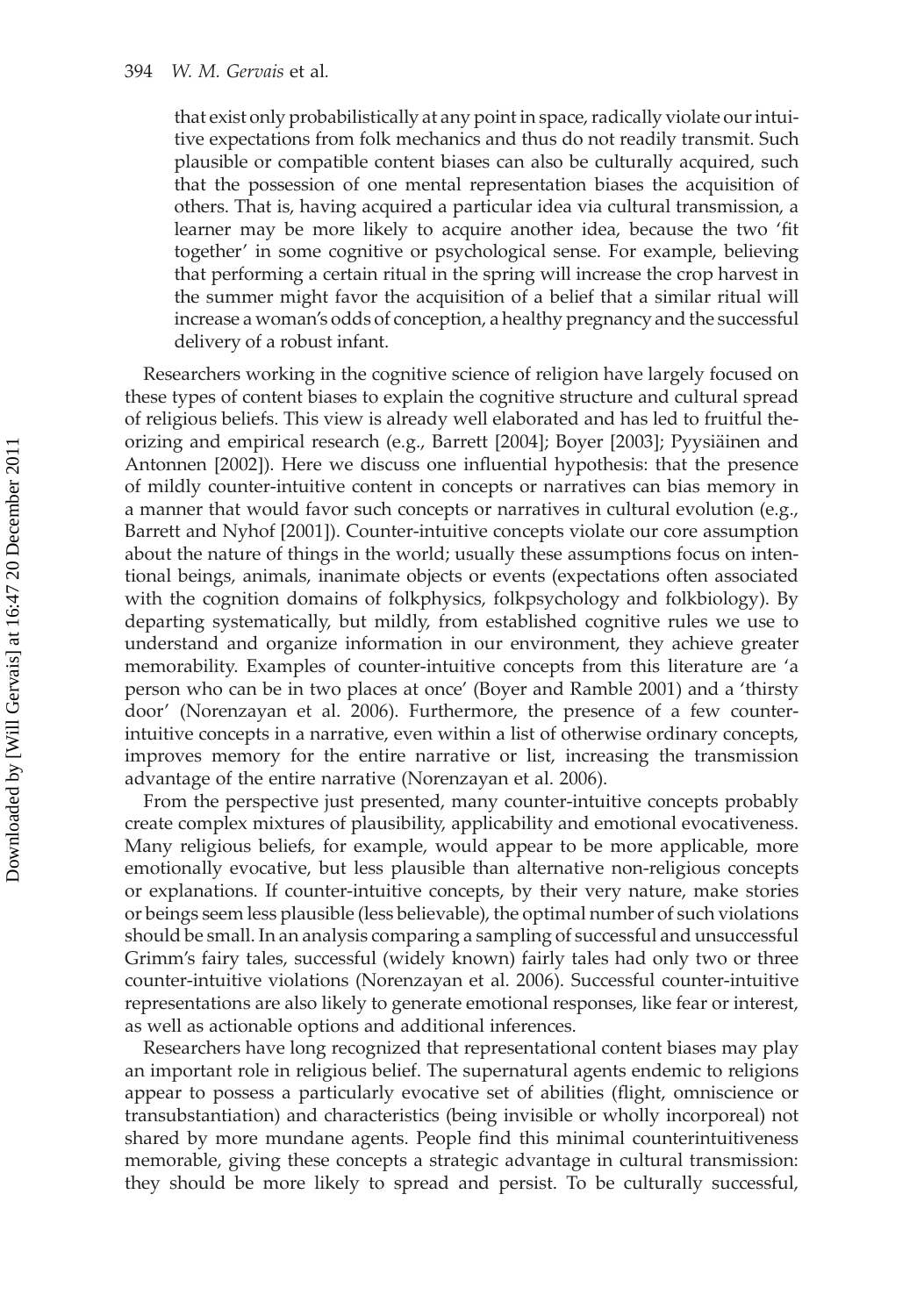these deviations must be systematic but not radical departures from common sense as to rupture meaning completely. As Sperber (1996: 73) has put it, these minimal counterintuitions are 'relevant mysteries,' in the sense that they are closely connected to background knowledge, but do not admit to a final interpretation. As a result they are attention arresting and inferentially rich, and therefore encourage further cognitive processing and multiple interpretations over time that facilitate transmission.

The picture we have painted so far explains why religious concepts the world over tend to have the peculiar cognitive structure that they do (e.g., containing a few minimally counterintuitive elements), and why such structure is memorable and contagious. However, it is a far step from memorability and mental representation to sincere belief in and passionate commitment to religious concepts. People believe in only a small subset of the minimally counterintuitive agents that are worshipped around the world, which are themselves but a small subset of all minimally counterintuitive concepts. Furthermore, if these cognitive biases operating on representational content are sufficient to explain the persistence of religious beliefs, why do people come to believe in only a small subset of supernatural agent concepts, when so many concepts share the same or similar content conducive to cultural success?

#### Can content biases alone explain faith?

While content biases appear to influence the mental representation, memorability and social contagion of supernatural concepts, they may have difficulty explaining why people come to devoutly commit to the particular supernatural concepts that are prevalent in their own culture. Why do Christians passionately believe in Jesus but not in Shiva (or vice versa for Hindus)? And why is it that Zeus, who has all the cognitive elements necessary to be a successful god, has lost his spell and is no longer a worshipped deity? In other words, can content biases (including the mnemonic advantage of counterintuitive concepts) alone explain patterns of belief and disbelief in supernatural agents?

In a humorous piece titled 'Why Santa Claus Is Not a God,' Barrett (2008) recently attempted a solution to this puzzle of belief, relying on further refinements of content biases. However, we are skeptical that content biases alone can solve the aforementioned puzzles. (For a detailed critique, see Gervais and Henrich [2010]). Cultural learners are not mere passive receptacles who believe in and commit to any concept that is memorable and widespread. (See Bergstrom, Mehlmann and Boyer [2006] for a similar point). Indeed, there are good reasons to suspect skepticism or epistemic vigilance (Sperber et al. 2010) on behalf of cultural learners, even in children. Given both the imperfection of cultural transmission and the threat of manipulation from unscrupulous sources (Henrich 2009), a degree of incredulity is warranted when evaluating new sources and types of cultural information. Consistent with this, children show a sophisticated understanding of the difference between reality and fictional concepts, and perhaps even some inherent resistance to belief in counterintuitive concepts (see, e.g., Bergstrom et al. [2006]; Harris and Koenig [2006]).

Decades of developmental research in psychology support the notion that children appreciate the difference between real entities and fictional entities (e.g., Sharon and Wooley [2004]). They can reliably tell which types of things actually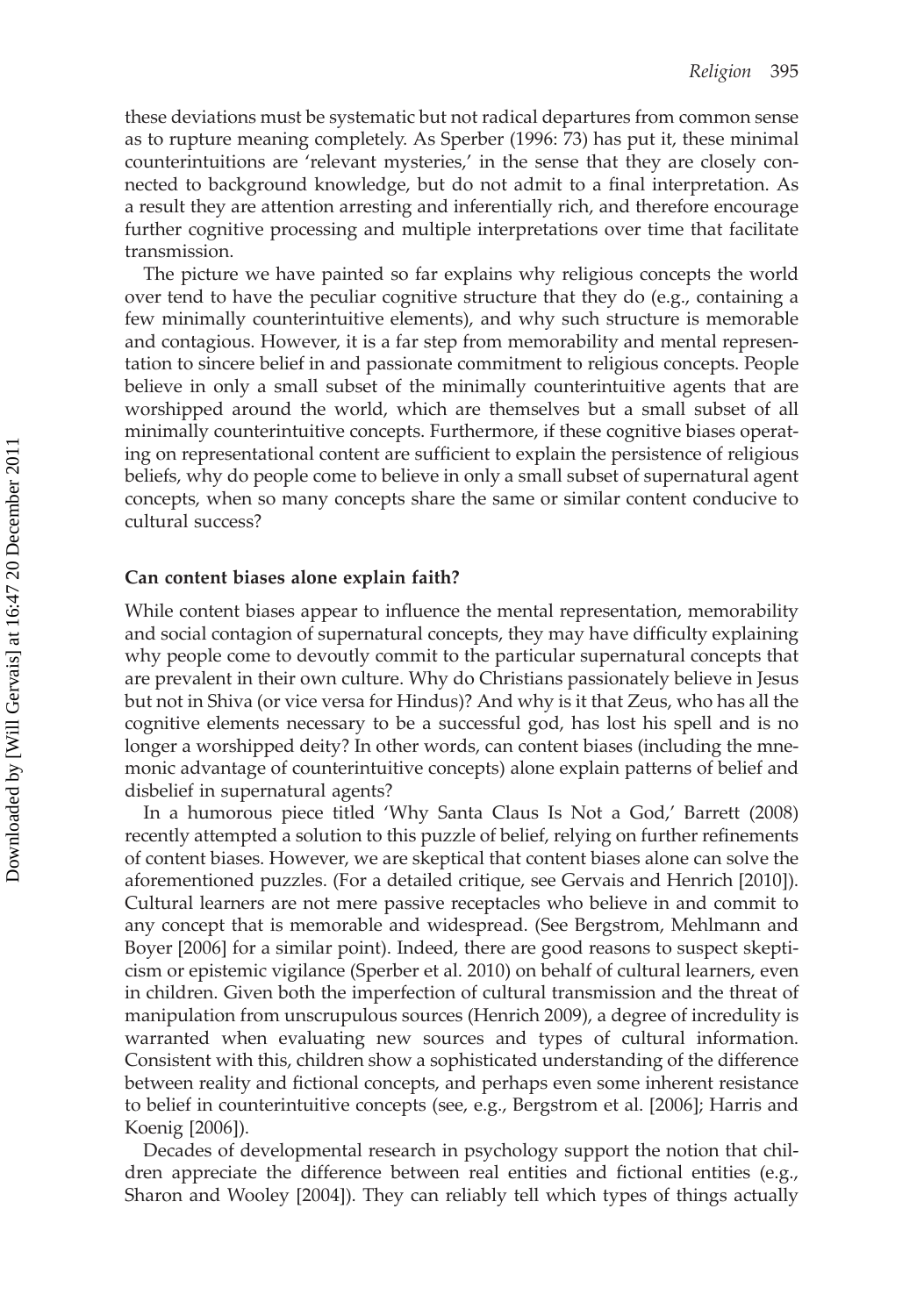exist from those that only exist in pretense (e.g., DiLalla and Watson [1988]; Golomb and Galasso [1995]; Harris et al. [1991]; Morison and Gardner [1978]; Samuels and Taylor [1994]). They can even reason about how fictional agents in one fantasy context might view fictional agents in another fantasy context; they report, for example, that Batman would think that Spongebob is fictional, even though both are fictional characters (Skolnick and Bloom [2006]). Children readily engage in pretend play, without confusing pretense and reality (e.g., Golumb and Kuersten [1996]; Woolley and Wellman [1990]). Many children even entertain imaginary friends, but they still appreciate that these companions are not, in fact, real (Taylor [1999]).

Children are also sensitive to the different types of information they could acquire, even from a reliable source. Older children (eight to nine years old) distinguish between facts and opinions, showing a greater degree of conformity to others' views of factual matters than to others' opinions (Banerjee et al. 2007). As children age, they become increasingly aware that others may systematically distort information. Ten- and 11- year olds are skeptical of self-reports as accurate information about valued personality characteristics such as intelligence (Heyman and Legare 2005). Children recognize that others might misrepresent the world. The development of children's abilities to think critically about sources of information and the types of information for which they might be reliable demonstrates that cultural learners might rely more or less heavily on different context biases for different types of information. (See Heyman [2008].)

Children are able to both easily reason about the difference between reality and fiction and also to mentally represent fictional counterintuitive agents. To complicate matters even further, there is some evidence that children are actually quite skeptical of concepts that violate their intuitive expectations about the world. Mead's (1932) classic study of animism on the island of Manus in New Guinea revealed that children do not readily commit to and believe in the counterintuitive concepts they hear expressed by adults. Rather, the children were somewhat resistant to adopting such concepts. Although controversy surrounds Mead's work, similar patterns emerge from laboratory experiments that generally show that children are more inclined to *believe* in intuitive concepts over counterintuitive concepts (Harris and Koenig 2006; Harris et al. 2006). In one study, Harris and colleagues (2006) asked children whether they thought a variety of different entities exist. The children reported that a variety of empirically non-verifiable scientific entities such as germs exist, and asserted the existence of endorsed beings like Santa Claus. Although this appears to indicate that the children came to believe in counterintuitive agents like Santa Claus, children were more confident that scientific entities exist than that endorsed beings exist. These authors argue that children might in part be more skeptical of the endorsed beings simply because these beings violate intuitive expectations, leading the children to 'conclude that the existence of special beings such as God or Santa Claus is more dubious than that of scientific entities' (Harris et al. 2006: 92).

This resistance to belief in counterintuitive concepts persists into adulthood. Although university students rate minimally counterintuitive concepts as more supernatural (Atran and Norenzayan 2004), they also rate them to be less believable than intuitive concepts (Willard et al. 2010). Furthermore, Bloom and Weisberg (2007) argue that adult scientific illiteracy stems in part from a resistance to believing things that contradict domain-specific intuitions. For example, in one experiment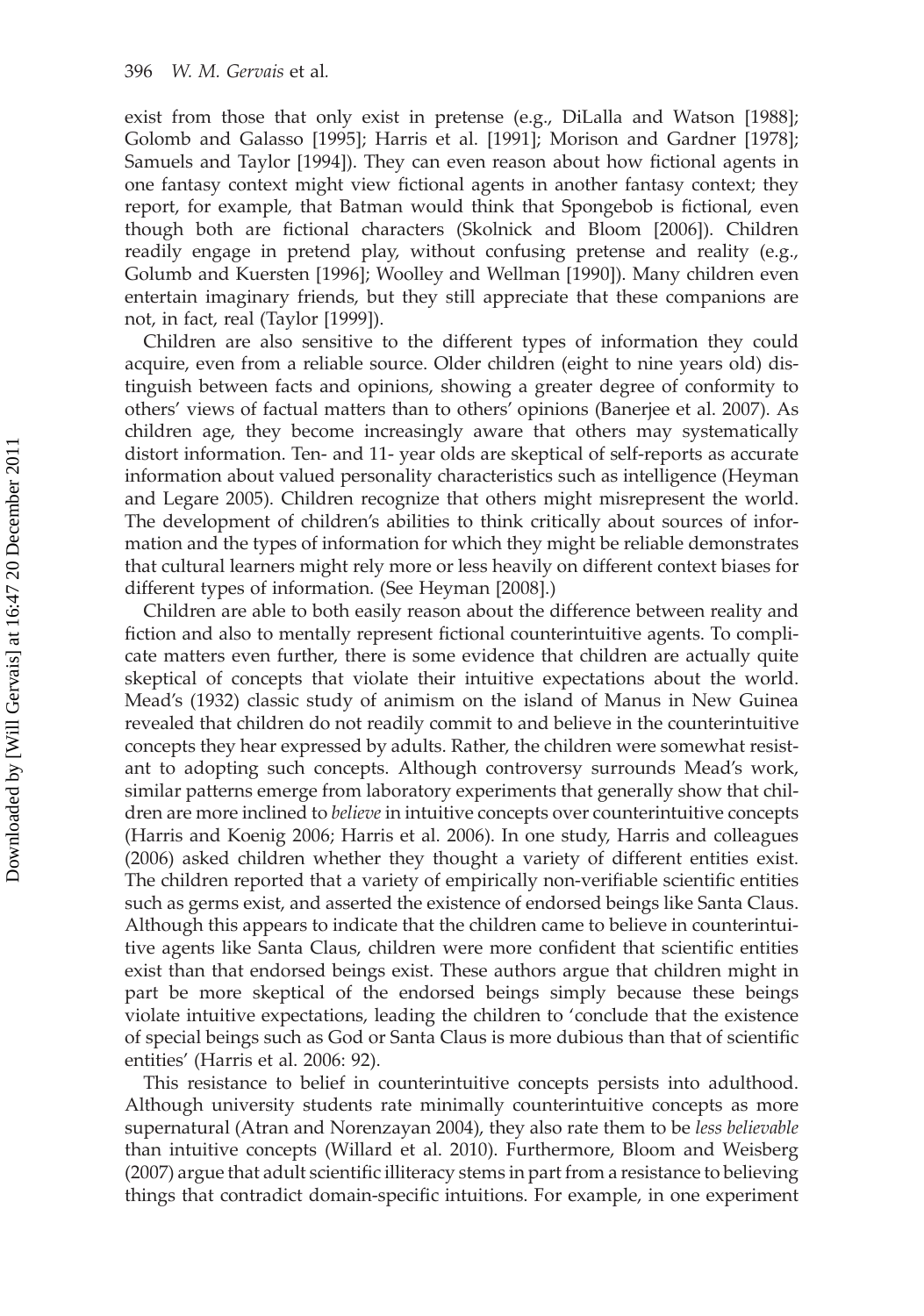(McKloskey, Caramazza and Green 1980) Johns Hopkins undergraduates – many of whom had taken college physics – were asked to predict the trajectories of objects leaving curved tubes. Consistent with folk physics, and inconsistent with actual physics, most participants guessed that the balls would have curved trajectories. In a variety of domains, children and adults alike have a hard time believing in concepts that violate intuitive expectations about the world.

In sum, content biases make some counterintuitive concepts memorable and, therefore, widespread. However, cultural learners are easily able to remember, represent and reason about concepts without necessarily believing in them. Furthermore, some evidence suggests that people actually resist belief in concepts that routinely violate intuitive expectations. This skepticism of counterintuitive concepts poses a serious challenge for any model of religion that relies exclusively upon representational content biases, as the very same feature (minimal counterintuitiveness) that has been argued to cause religious concepts to spread and persist in cultures may also make the concepts less believable. Content biases therefore appear better able to explain why folktales and myths – that is, stories containing some counterintuitive elements that people do not actually believe to be true – are widespread and memorable than they are able to explain the fact that around the world most people who have ever lived sincerely believe in and commit to only the small subset of counterintuitive supernatural agents popularly endorsed within their own cultural context.

#### Religious faith in cultural context

If content biases are insufficient to explain which sorts of religious beliefs people commit to, how might context biases shed further light on religious beliefs? Content biases make supernatural concepts interesting, memorable and contagious, but context biases explain why people come to believe in a particular subset of the supernatural concepts to which people are exposed (Atran and Henrich 2010; Gervais and Henrich 2010). Most people adopt the religious beliefs of their parents and surrounding communities, rather than coming to believe in every memorable or attention-grabbing supernatural agent to which they are exposed. If most of the people in a learner's environment – and especially if the most successful people in the area – say that Zeus throws lightning bolts, or that Yahweh will judge people for their sins, it is likely that the learner will come to believe these propositions, just as the learner will come to adopt the styles of dress or cuisine also demonstrated by the rest of the community. Furthermore, most religions give believers ample opportunity to exhibit credibility-enhancing displays of their fealty to a given god – public prayer, painful rites of passage, martyrdom – that will further ratchet up belief in cultural learners. (See Henrich [2009] for a comprehensive treatment). Although the content of many supernatural agent concepts make them likely god candidates, people tend to actually believe in only the supernatural concepts supported by context biases.

Context biases make obvious many features of religion that are unexplainable by content biases alone. Context biases can help explain patterns in people's beliefs about the origins of species, beliefs about death and patterns of belief and disbelief in various supernatural agents (across societies and within individual lifespans). Importantly, some noted researchers (e.g., Barrett [in press]) have made strong claims that supernatural beliefs in each of these domains emerge naturally, with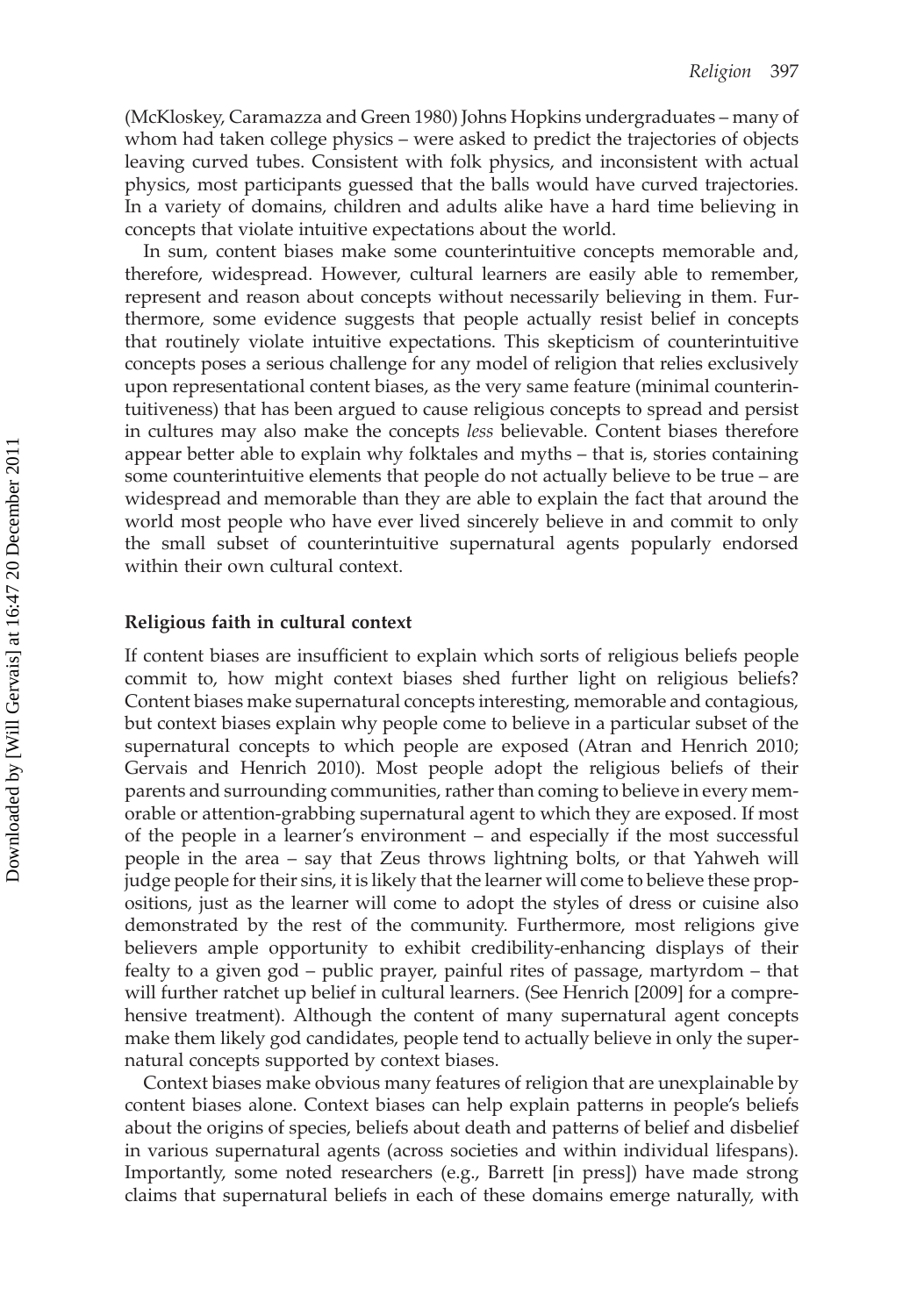little or no cultural scaffolding. However, upon close examination, the limited available evidence regarding these claims is fragmentary and often inconsistent. In the three next sub-sections, we treat each of these domains as a case study in which to explore the main prediction made by a cognitive byproduct perspective that is informed by context biases: that supernatural concepts have predictable cognitive structure that make them memorable and contagious, but people come to believe only in the narrow subset of those supernatural concepts supported by context biases and credibility enhancing displays within their immediate social context.

#### Children's reasoning about animal origins

If some elements of religion emerge naturally and require little or no cultural scaffolding, some form of theistic belief should be clearly present in young children who have not yet been exposed to the cultural ideas that could modify these core religious tendencies. Children's beliefs about the origins of species are often cited as evidence that some forms of supernatural beliefs are cognitive defaults that are merely filled in by – rather than substantially influenced by – cultural contexts. Children might be intuitive creationists, predisposed to believe that animals were created by some supernatural agent. They could fill in this blank with whatever supernatural agent they find particularly memorable and interesting. Children's intuitions about the origins of species, then, may be crucial to an understanding of how supernatural beliefs are acquired.

Are children intuitive creationists, invoking the existence of supernatural agents to explain the origins of species? Children in general tend to prefer teleological explanations for things, liberally inferring function and purpose (Kelemen 2004). Thus clouds do not just rain, they are for raining. This 'promiscuous teleology' has been argued to indicate that viewing nature as inherently intentional is a default cognitive position. We find this hypothesis plausible, although we note that there is as yet no direct experimental evidence that teleological thinking causes inferences of a supernatural agent behind the purpose in nature – a possibility that merits direct research.

In an empirical test of children's beliefs about animal origins, Evans (2000) asked children about where new types of animals come from in order to assess the degree to which they use evolutionary and creationist concepts in their biological reasoning. The youngest children (roughly age seven) in this experiment were unsystematic in their responses, claiming that new species spontaneously appear, evolve or are products of intelligent creation with fairly equal regularity. Children of intermediate age (around nine years of age) preferred creationist arguments to evolutionary arguments. Among the oldest children (around age 12), opinions were fairly evenly split between evolutionist and creationist accounts.

While it is interesting that there was a temporary spike in creationist thinking among nine-year-olds, it is difficult to see how these data strongly support the notion that children, by default, believe in supernatural origins for species. Indeed, the simplest interpretation of the data on the seven-year-olds is that young children have no intuitions regarding where animals come from (this stands in contrast to a wealth of developmental psychological evidence that even infants have a variety of strong intuitions regarding core cognitive domains, as recently reviewed by Spelke and Kinzler [2007]). At the same time, these data do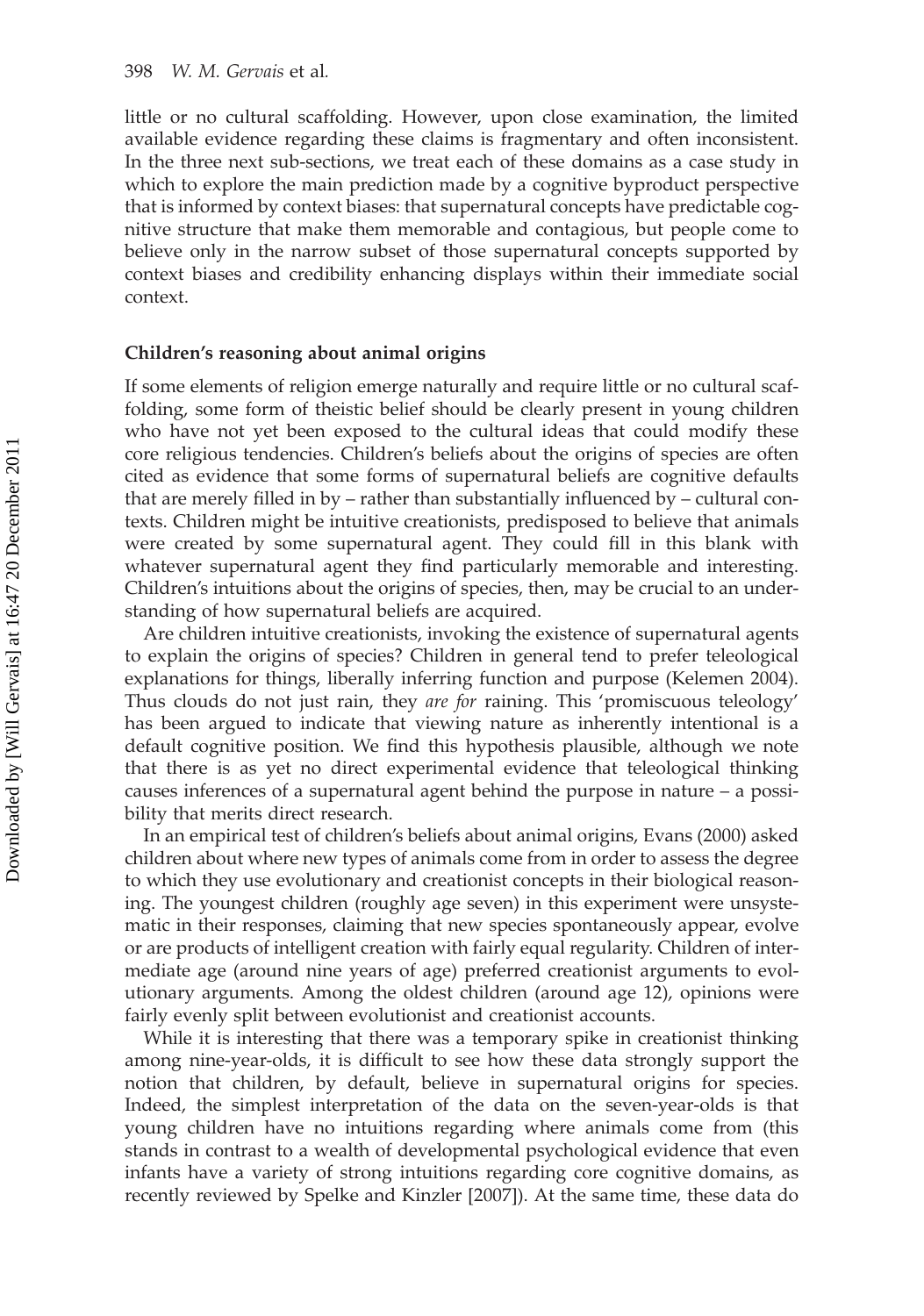not unequivocally support our prediction that children come to adopt beliefs supported by context biases. This may be because each potential answer (creationism, evolution, spontaneous generation) entails a combination of intuitive and counterintuitive concepts. Furthermore, all children in this study shared a single cultural context. This point is particularly salient because even four-year-olds are highly cultural beings. Given that the seven-year-old children in this study were already highly enculturated – most likely having already learned the native language and food preferences of their surrounding culture, for example – and were from the US Midwest, a strongly religious region, they may already have received some explicit religious instruction, yet did not systematically endorse creationism. A stronger test of our predictions would require an examination of animal-origin beliefs among children from different cultural contexts with different prevailing beliefs.

Another study (Evans 2001) ostensibly provides this test, exploring origin beliefs in children from the Midwest who attended either fundamentalist or nonfundamentalist schools. This study replicated the finding that nine-year-old children have a temporary spike in creationist thinking (from more-or-less randomness), leading some to interpret this as evidence for the emergence of religious beliefs in children, independent of cultural context. However, a close look at the methodology and data tell a much more complicated story. It is worth noting that all children in this study were recruited in the same geographical region. In fact, all were from among one of the most strongly religious parts of the United States (the Midwest). Even among the 'non-fundamentalist' group, a full 24 percent of families attended a fundamentalist church. In sum, the children in the different groups did not necessarily come from contexts that differed radically in underlying religious beliefs – a strong test would have to compare, say, a group of atheist Scandinavian children and a group of fundamentalist evangelical children in Alabama. Nonetheless, by age 11, children largely mirrored the beliefs of their parents. This population-difference is noteworthy, as it is suggestive of a strong role for cultural learning in the emergence of creationist beliefs. This is particularly striking because, as already mentioned, nearly a quarter of the 'nonfundamentalist' children in fact attended fundamentalist churches. Among children in a strongly religious region who attended neither fundamentalist schools nor fundamentalist churches, most children nonetheless came to believe in evolution by the time they left the fifth grade.<sup>1</sup> Although it is possible that the children overcame an innate creationism by effortful indoctrination at school, this account makes the dubious assumption that Midwestern elementary school curricula emphasize and teach evolution to the degree required to overturn a strong default creationist belief. In contrast, recent evidence reveals that, even at the high-school level, most American biology teachers do not adequately teach evolution, and a sizeable minority openly espouse creationism (Berkman and Plutzer 2011).

These results indicate an interesting dynamic in which children's beliefs are substantially shaped by their surrounding cultural milieu (Bering, Blasi and Bjorklund

<sup>&</sup>lt;sup>1</sup>Barrett (2010: 171) cited this very study as demonstrating that 'young children with parents and schools that affirm evolutionary accounts … still find creationist accounts more attractive.' Other examples of similar claims can be found in the literature.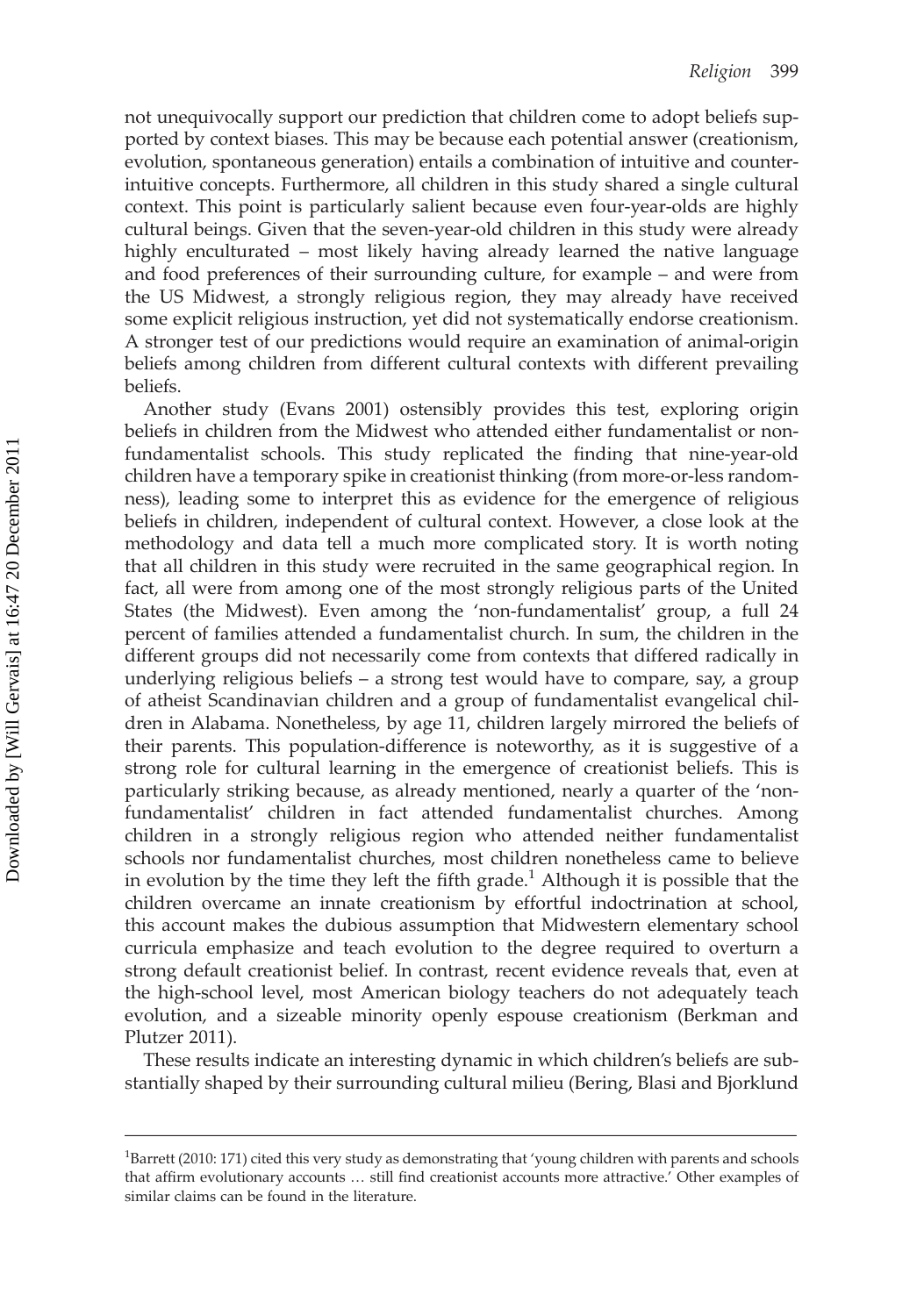2005 report a similar pattern). Both findings are consistent with the prediction that – although young children may (or may not) intuitively favor creationist explanations – children's beliefs about the origin of species are substantially influenced by context biases in cultural transmission. Indeed, even spending a short amount of time in a well-designed museum exhibit can lead children to understand evolutionary processes (Evans 2011). In other words, it is possible that people find teleological thinking intuitive and evolutionary thinking comparatively counterintuitive, but it is far from conclusive, given current evidence, that this inevitably (or even strongly probabilistically) pushes people towards creationism. If nothing else, some studies typically cited as supporting such a view do not, as a whole, typify strong tests of the hypothesis that creationist beliefs emerge without cultural scaffolding. Instead, there appears to be a lot of room for context biases in cultural learning to shape people's beliefs about the origins of species, and adults' predominant creationist beliefs (in many parts of the world) may have as much to do with what they are explicitly or implicitly taught in a religious context – and what they are not taught well in an academic context – as with what they find intuitively compelling. We hope that future research will probe deeper into these important questions.

#### Children's reasoning about death

Afterlife beliefs have been discussed as another line of evidence suggesting that religious intuitions arise innately without much aid from cultural learning. Around the world, people tend to believe in some form of an afterlife in which people retain their psychological properties after the physical body is dead (Bering 2006). This, then, entails belief in agents with psychological properties, but lacking physical bodies. That is, belief in the afterlife may be a minimally counterintuitive belief that people adopt automatically, without needing context biases to override the unbelievability of this counterintuitive claim. Bering and Bjorklund (2004) investigated children's intuitions about death and the afterlife in a simple series of experiments. They introduced children to a puppet mouse and a puppet crocodile. They emphasized that neither the mouse nor the crocodile were real, but instructed the children to pretend that they were real. In a short play, the crocodile ate the mouse, and the children were told that the mouse 'is not alive anymore.' The experimenters then asked the children a series of questions about the mouse. Some of these questions focused on biological characteristics of the mouse, such as 'Will he ever need to go to the bathroom?' Others focused on psychological traits, such as 'Does he know that he is not alive?' Children reliably reported that normal biological functions ceased after death, but psychological traits persisted. This trend was particularly pronounced among younger children, leading the authors to conclude that children innately believe in an afterlife. This developmental timeline is crucial to the argument. The finding that younger children were more likely to endorse a psychological afterlife than were older children may be taken to indicate that this is an intuitive default cognitive position that is only overridden with time.

Bering (2006) further elaborated this argument, proposing that afterlife beliefs are a naturally selected evolutionary adaptation. In this view, beliefs in an afterlife are the cognitive default; they are present in early childhood. These beliefs are only overridden in later childhood, if at all. Although this account is consistent with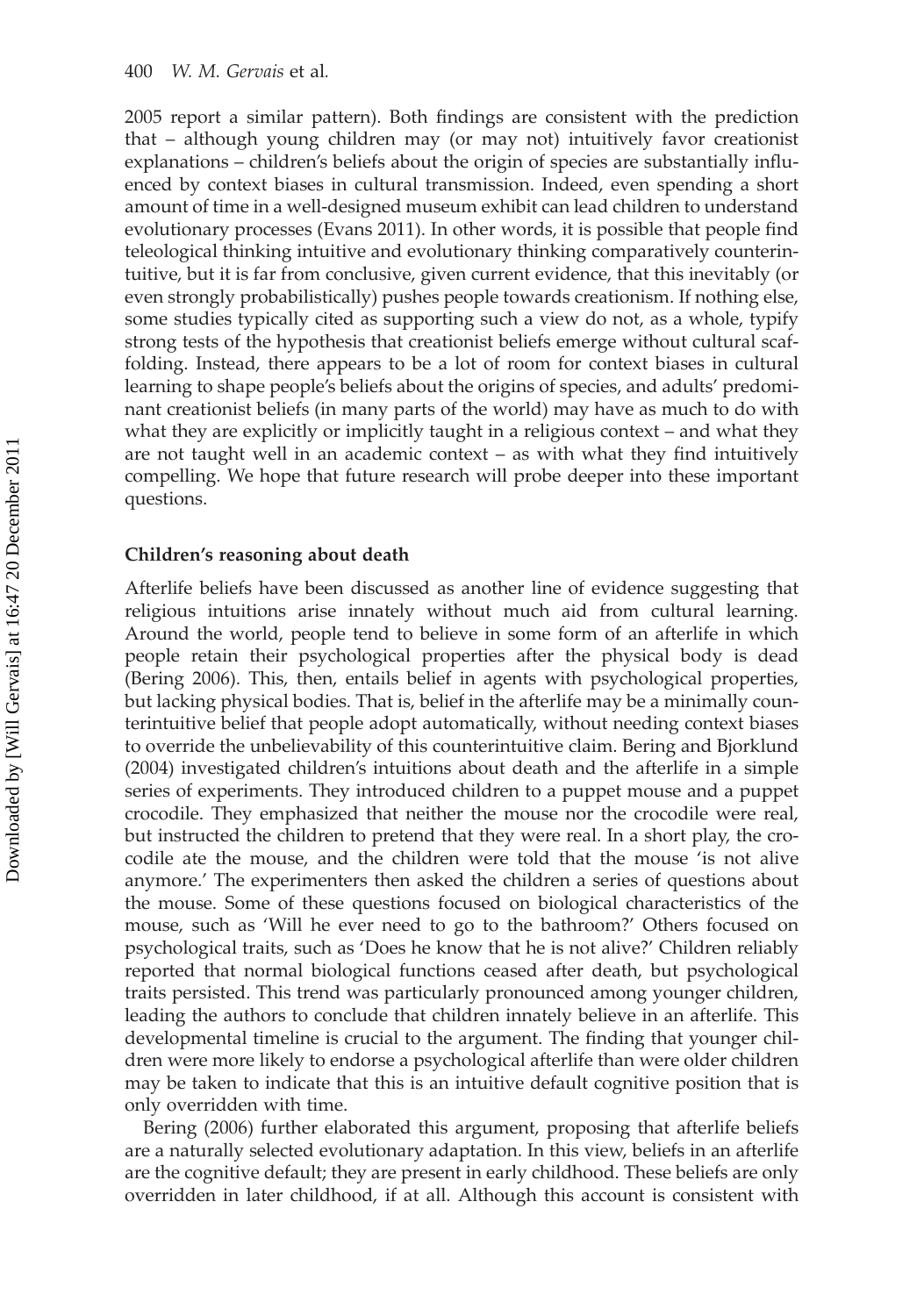children's reasoning about the dead mouse, the role of religious enculturation in the formation of afterlife beliefs remains an open question, as several other lines of evidence, taken together, suggest that the matter is far from settled.

Bering's findings contrast starkly with those of Harris and Giminez (2005), who were similarly interested in children's intuitions about death. They described the death of a grandparent, rather than an explicitly fictional mouse, to Catholic children using either religious or secular cues. Unlike Bering and Bjorklund (2004), these authors found that older, rather than younger, children were more likely to endorse a psychological afterlife. This was especially likely when the death was framed in religious terms, implying that children readily (and perhaps initially) adopt a strictly biological conception of death, but that they can successfully recount a religious conception of death, replete with psychological immortality, only after some religious teaching and when the problem is framed in religious terms. In this example, the age difference would indicate that religious enculturation leads to an increase, not a decrease, in afterlife beliefs. In other words, afterlife beliefs may not be the default, but rather a separate narrative style about death that is elaborated through explicit religious teaching.

Astuti and Harris (2008) further probed people's intuitions regarding death. They again asked a series of questions after describing a death in either religious or secular contexts. They compared both adults and children in a village in Madagascar. In this area, both children and adults are regularly exposed to both animal and human deaths. This is a particularly useful test because it is examining beliefs about actual, concrete death, rather than the death of an admittedly fictional mouse puppet (keep in mind the ease with which children can reason about fictional agents without necessarily thinking that they are answering questions about real entities). Adults and older children reliably stated that both physical and mental processes ceased at death, unless asked in a religious context. In a detailed follow-up with only children, the youngest participants (under five years old) did not demonstrate reliable patterns in their conception of death. Older children typically stated that both mental and physical processes ended at death. Taken together, these results pose a serious challenge to the claim that afterlife beliefs represent a default position. On the contrary, they suggest that afterlife beliefs are the reliable products of religious instruction. Children appear able to outline both a biological and a religious conception of death. Both are honed and shaped by the children's surrounding culture over time. One possibility is that afterlife beliefs are only a 'soft' cognitive default that is easily overcome by cultural learning. Alternatively, and consistent with the latter two sets of studies (Astuti and Harris 2008; Harris and Giminez 2005), afterlife beliefs may be the end result of cultural transmission shaped by context biases, and not a cognitive default at all. Either way, the present evidence is consistent with the view that context biases play an important role in the formation of these beliefs.

### Atheism<sup>2</sup>: the cultural transmission of (dis)belief

Recently this journal published an interesting exchange regarding, among other things, a debate about the implications of atheism for the 'naturalness of religion'

 $^{2}$ By 'atheism' we mean a disbelief or non-belief in supernatural agents – the lack of theism.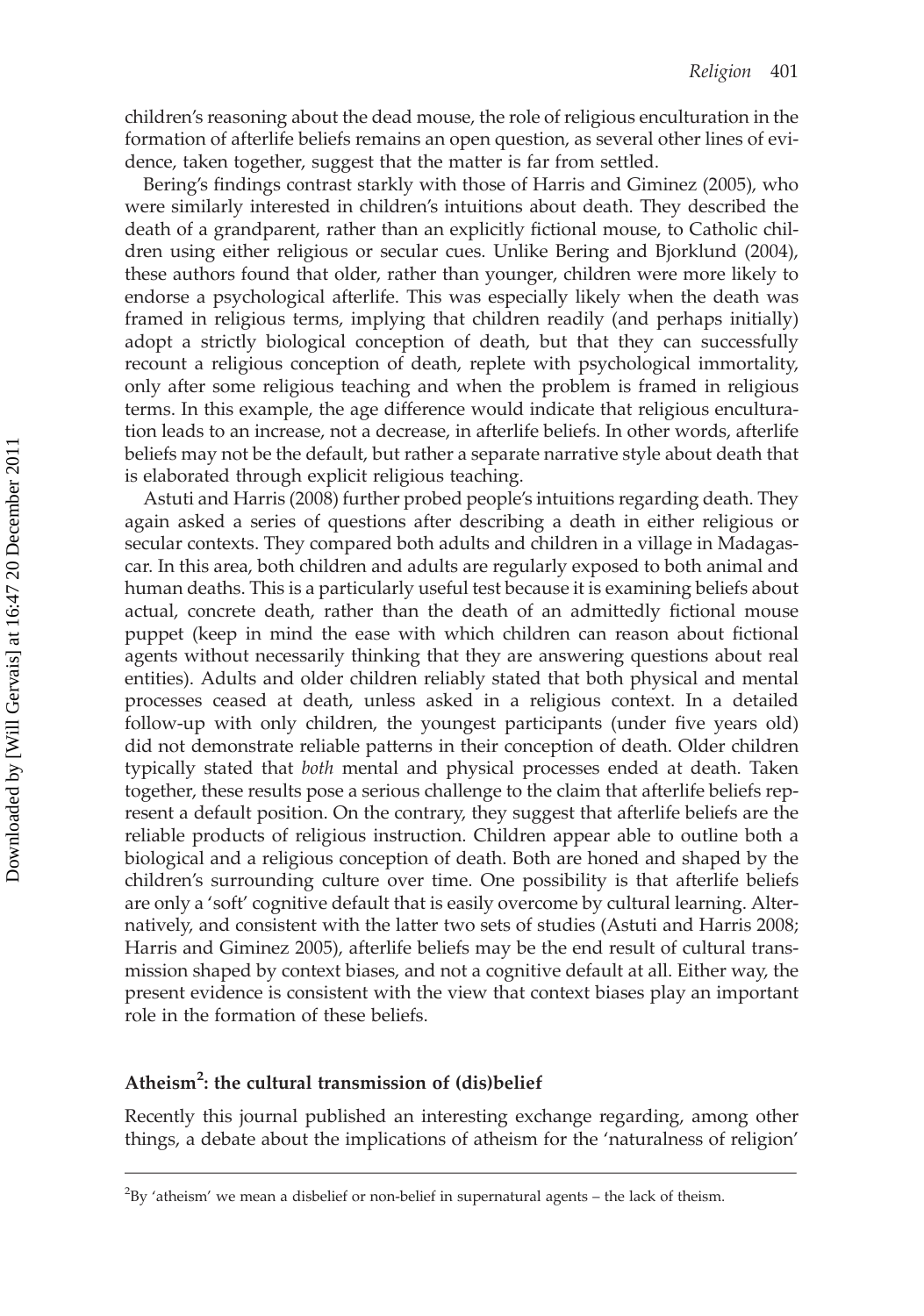hypothesis (Barrett in press; Bering in press; Geertz and Markússon 2010). According to this hypothesis, some religious concepts emerge naturally, though probabilistically, during development. For example, Boyer (2008: 1039) argues that 'some form of religious thinking seems to be the path of least resistance for our cognitive systems. By contrast, disbelief is generally the result of deliberate, effortful work against our natural cognitive dispositions – hardly the easiest ideology to propagate.' Similarly, Barrett (2004: 108) claims that 'being an atheist is not easy … As odd as it sounds, it isn't natural to reject all supernatural agents.' Bloom (2007: 148) contrasts the claims of self-described atheists with the view that 'people everywhere naturally have some tacit supernatural beliefs; these arise in children regardless of the culture.' Thus, the naturalness of religion makes atheism appear, in a sense, 'unnatural.' This perspective raises three distinct, but interrelated, possibilities. First, it predicts that atheism should be unusual, only occurring in rare and improbable situations worldwide. Second, it predicts that atheism is only 'skin deep,' and that avowed atheists might retain some implicit theism (e.g., Bering [in press]; see also Slingerland [2008]). Third, even if atheism exists at the implicit level, it might only arise when people reflectively override theistic intuitions (Barrett 2004). We evaluate each of these possibilities below and contrast these strong predictions made by the 'naturalness of religion' hypothesis with a theoretical perspective that incorporates context-biased cultural learning. In this view, atheism can be placed within the 'naturalness of religion' hypothesis as long as the broader cultural context is also taken into account. (See, e.g., Geertz and Markússon [2010] for a similar argument). At this stage, empirical data on the psychology of atheism is scant, so this critical examination is necessarily limited. However, many claims for the etiology of atheism remain untested, and are currently open (and fascinating) empirical questions.

First, is atheism a rare aberration? A substantial and growing proportion of North Americans claim to have no religion (Kosmin and Keysar 2001; Statistics Canada 2003). Around the globe, there is a trend towards secularization likely driven by economic and existential security, although, because of low birthrates of secularized societies, levels of religiosity remain stable in the world overall (Norris and Inglehart 2004). Although measuring the prevalence of atheism in the world is no easy task, in one estimate, more than half of a billion people claim to not believe in God or gods, making nonbelievers the fourth largest 'religious' group in the world today (Zuckerman 2007). Thus a substantial number of people claim to be atheists, even though atheists are among the least trusted groups of people in the world (e.g., Edgell, Gerteis and Hartmann [2006]; Gervais [in press]; Gervais, Shariff and Norenzayan [2010]; Jacoby [2004]).

Second, might all of these people openly espouse atheism while implicitly harboring theistic belief? This possibility is not, in principle, implausible given that experimental psychologists often find divergence between explicit and implicit measures of attitudes (e.g., Nosek [2007]). Furthermore, people often have little or no introspective access into their own mental states that operate outside of conscious awareness, and thus may not be able to accurately report their implicit beliefs in surveys (e.g., Nisbett and Wilson [1977]). Although there is a surprising dearth of research directly examining the beliefs or intuitions of atheists, it is possible to approach the subject indirectly, by examining whether even avowed atheists react similarly to believers when given subtle, implicit experimental religious prods. In one experiment, Dijksterhuis et al. (2008) examined peoples' feelings of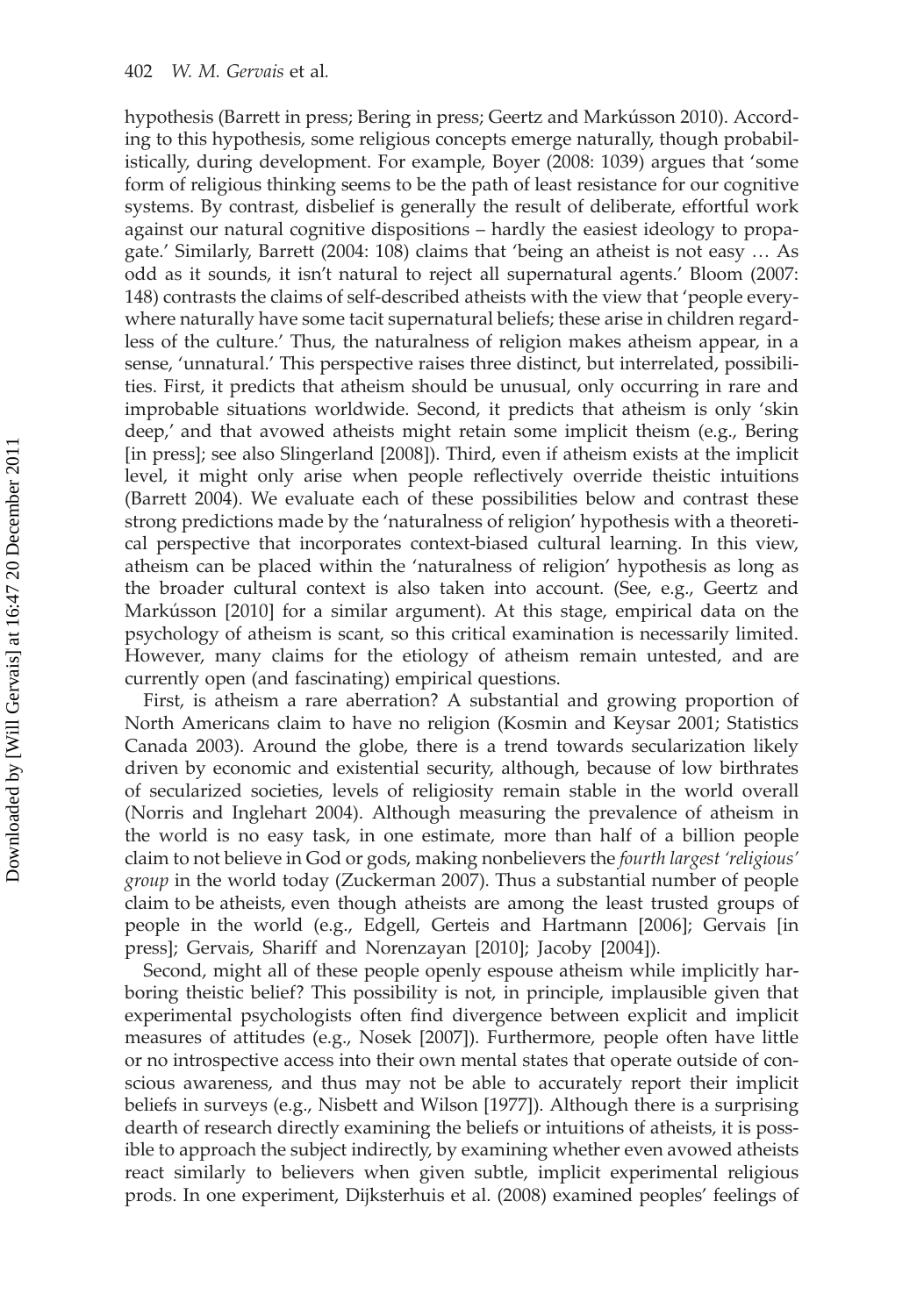authorship for events in a computer task. In this task, participants had to identify words as either real or nonsense. When participants responded, the word disappeared. They were told, however, that they were competing against the computer and that sometimes the computer would make the word disappear on its own. When participants were subliminally flashed personal pronouns ('I', 'me') during the task, they felt more personally responsible for the disappearing words than when subliminally flashed the word 'computer.' This indicates that the subliminally flashed word (a 'prime,' in the parlance of experimental psychology) influenced the degree to which participants assigned credit for an action to either themselves or an external agent.

Now to the key experiment. In a follow-up, participants felt less responsible for making the words disappear when primed with 'God'during the task. Importantly, this effect was entirely driven by religious believers. Nonbelievers were unaffected by even subliminal God primes, suggesting that atheists are indeed atheists, even on an implicit level. This result is similar to one other priming study in which implicit God primes increased generosity among believers but had no effect on nonbelievers (Shariff and Norenzayan 2007: Study 2); similarly, across four studies, God primes increased perceived social surveillance among believers, but did not reliably affect nonbelievers (Gervais and Norenzayan in press). To the extent that atheists are uninfluenced by implicit religious primes, we can conclude that cultural learning of religion, which is absent among at least some atheists who were never exposed to religion, plays a role in religious beliefs. However, several other religious-priming studies have found similar responsiveness by believers and nonbelievers (e.g., Pichon, Boccato and Saroglou [2007]; Randolph-Seng and Nielsen [2007]; Shariff and Norenzayan [2007]: Study 1). Thus, the available literature is inconclusive regarding when, and why, explicitly nonreligious individuals might be influenced by unconscious reminders of religion, and a number of potential explanations (including, but not limited to, the putative existence of implicit theism) for these inconsistencies are available (see Norenzayan, Shariff and Gervais [2010] for a more detailed discussion). Further progress on this question requires, for example, that researchers compare atheists who grew up in largely religious contexts and subsequently abandoned faith (atheist converts) to atheists who grew up in nonreligious contexts (lifetime atheists) in order to conclusively determine the relative contribution of cultural learning to religious disbelief. Therefore, the claim that atheism in general is only skin deep is an intriguing hypothesis that currently remains largely untested and poorly investigated. This fascinating and open area deserves more direct research in the future.

Finally, is atheism more cognitively effortful than belief? If religion arises naturally, then atheists might be able to sustain their disbelief only through the continual exertion of cognitive effort, in the same way that physicists can study subatomic particles through the continual exertion of cognitive effort to override natural, yet faulty, intuitions about the world. This claim has not to date been rigorously tested, but available circumstantial evidence indicates that atheism might not be effortful among individuals who were never exposed to context-based cues that one should adopt religious belief. Zuckerman (2008) investigated the role of religion in Denmark and Sweden, two of the most atheistic countries in the world. Zuckerman was impressed, above all, by the banality of Scandinavian disbelief. These people were not atheists because of Herculean efforts to control their latent belief. Rather, they were raised in a culture in which disbelief was commonplace, and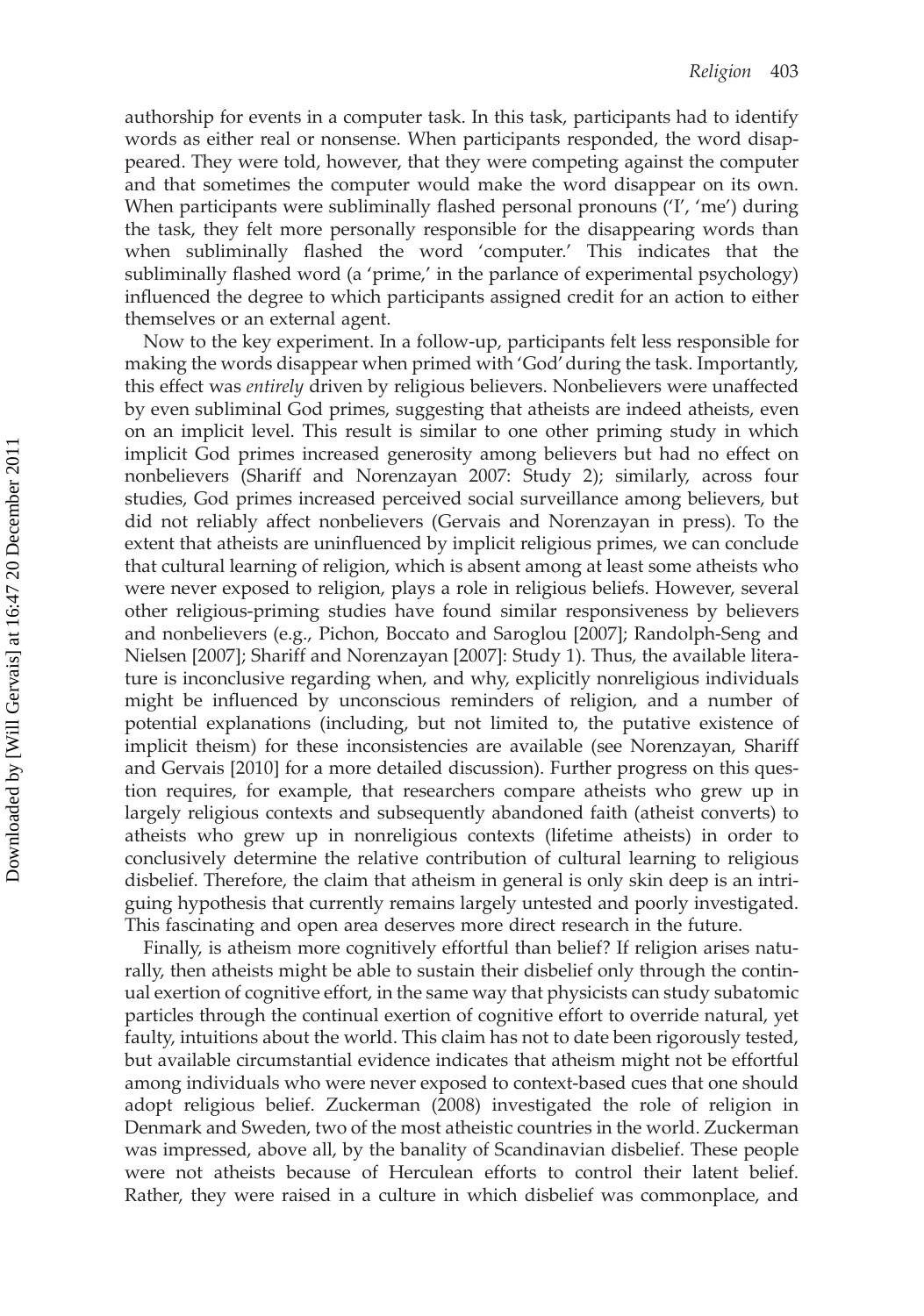in which few people displayed religious CREDs. At the same time, some of our own experimental research indicates that analytic reasoning reduces religious belief (Gervais and Norenzayan 2010). Although this finding may also be taken to support the notion that atheism requires cognitive effort, the chain of logic for this latter assertion is unclear. Just because effortful analytic reasoning reduces religious belief, it does not follow that all religious disbelievers must use cognitive effort to maintain their atheism (although some might). $3$  This is because there likely are multiple psychological paths to atheism, including both cognitively effortful religious deconversion and simply growing in the absence of contextbased cues supporting supernatural-agent beliefs. Nonetheless, much more research is needed to determine the role of cognitive effort in atheism.

According to the view that religious beliefs are exclusively produced by intuitions and content biases, atheism is unnatural and improbable. On the other hand, a view that incorporates context biases predicts that both religious beliefs and atheism are 'natural,' in the sense that they are products of different cultural contexts. (For a complementary perspective, see Geertz and Markússon [2010]). If a learner grows up around religious models, he is likely to become religious. If, on the other hand, a learner who grows up around people who do not hold religious beliefs– or people who do not exhibit credibility-enhancing displays of their underlying religious beliefs – will come to not hold religious beliefs, even if some natural intuitions, however weakly or strongly, might enable people to easily mentally represent supernatural agents.

Lanman (2009; submitted) studied the role of credibility-enhancing displays of religious conviction in the decline of religiosity in Scandinavia. The results were consistent with the framework proposed in the present paper. Even among children raised by parents who themselves believed in God, kids who did not see credibilityenhancing displays of their parents' faith (by, for example, observing them engage in religious rituals), grew up to be nonbelievers. Consistent with this account, analysis of raw World Values Survey data (downloaded 5 February 2011, from [www.worldvalues.org\)](www.worldvalues.org) from 86 209 individuals worldwide, reveals that of people who report that they had an explicitly religious upbringing, 84 percent become explicitly religious; in contrast, of people raised without religion, fewer than half become explicitly religious. In other words, while some forms of disbelief may involve effortful overriding of intuitive theistic beliefs, as has been argued before (e.g., Barrett [2004]; Bloom [2007]; Gervais and Norenzayan [2010]), other forms of atheism may arise because people simply did not have cultural support for theistic belief, and subsequently never developed belief in the first place. Religious belief is the natural product of cultural contexts in which learners receive clear cues that their models hold religious belief; atheism naturally results from contexts in which these cues are absent.

Context biases can also explain another puzzling aspect of religion: most people are atheists when it comes to most of the supernatural agents about which they have ever heard (Dawkins 2006). If content biases are sufficient to explain belief, then how do people only come to believe in the 'right' gods (as usually judged

 ${}^{3}$ In this regard, atheism (and, perhaps, faith) might be like golf. If you start playing when you are five, you develop a natural swing and don't have to think about it. If you start playing when you are 25, a proper swing remains cognitively effortful!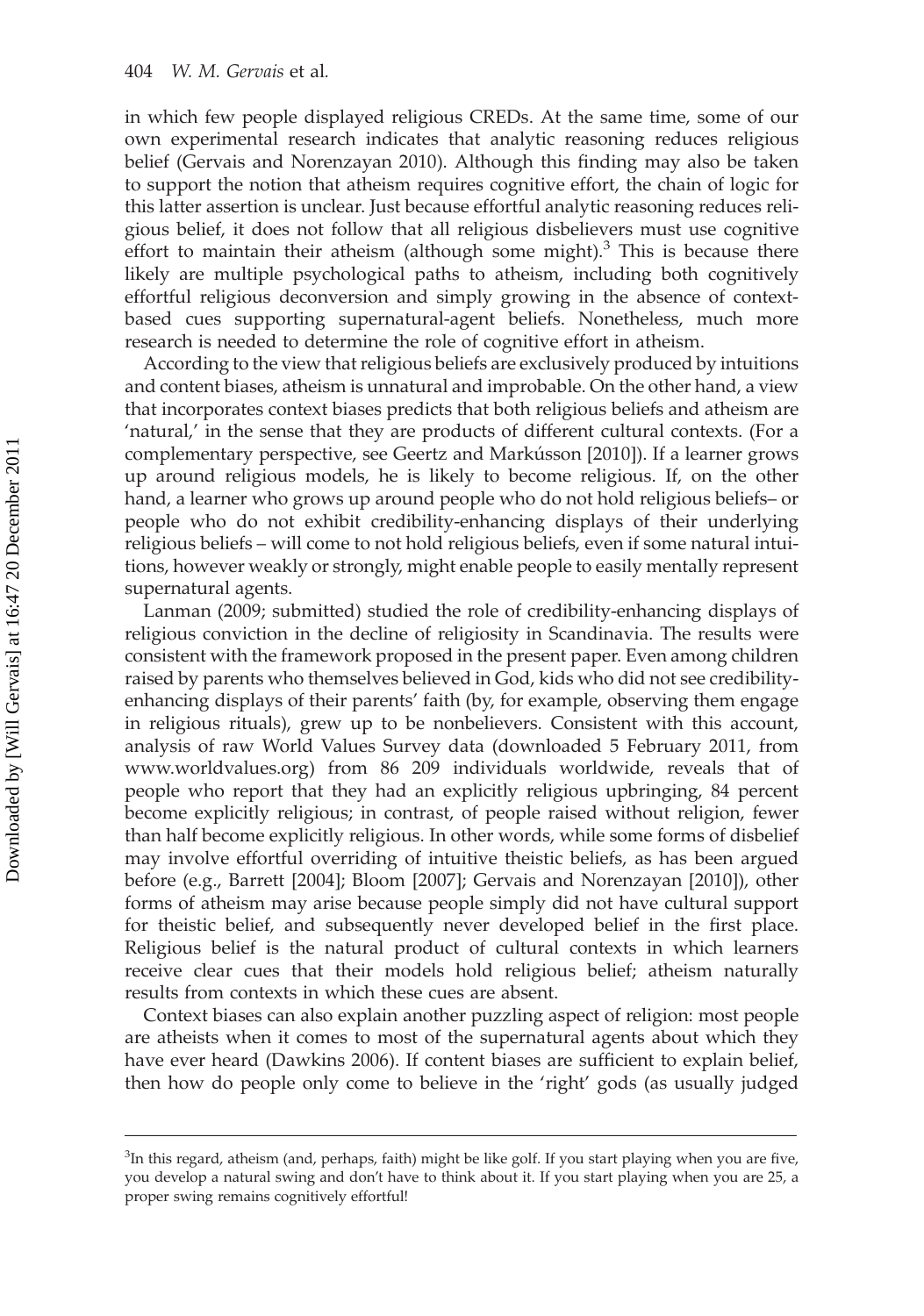by their surrounding culture)? Why do Christians not believe in Zeus or Shiva? Although this selective belief is unexplainable by content biases alone, it is easily explainable if context biases determine the gods in which people come to believe or disbelieve. Finally, context biases may also explain patterns in belief in some supernatural agents across the lifespan. For many children, Santa Claus is a real, morally concerned supernatural agent who wields the power to dispense either gifts or coal as just desserts for good and bad behavior, respectively. As children age, they gradually come to disbelieve in Santa Claus, even though Santa's cognitive content remains the same. Context changes, however, and as children age, they stop witnessing credibility-enhancing displays of others' faith in Santa. As a result, Santa Claus is a god to children, but an entertaining folktale (and useful tool) for many adults. (See Gervais and Henrich [2010] for further discussion of these related points about Zeus and Santa).

#### Moving forward

The cognitive science of religion has anchored the study of religion in up-to-date scientific explanations of human cognitive architecture (Boyer 2003). This perspective also has effectively fulfilled the promise of 'naturalizing religion,' that is, offering a viable program of research that can demonstrate, step by step, how well-understood natural cognitive predispositions statistically shape and constrain the mental representation and cultural distribution of religious beliefs and behaviors in populations of minds. We propose that the content biases that have been the foci of this approach, such as the mnemonic advantage enjoyed by minimally counterintuitive concepts, are necessary but insufficient to explain religious beliefs and commitments. These content biases render some concepts successful because they are inherently attention-grabbing and memorable. However, we suspect that children and adults, who are equipped with cognitive abilities for epistemic vigilance and skepticism, are less likely to actually believe in counterintuitive concepts. This presents a dilemma for the current cognitive approaches to religion that focus solely on content biases. To gain a more complete understanding of the predictable recurrence – and occasional absence – of religious faith throughout history and across cultures, researchers must incorporate both content and context biases in cultural learning into the cognitive science of religion. In this view, people may find a minimally counterintuitive concept memorable (such as in fairytales), but they only come to believe in – and commit to – the counterintuitive concepts supported by context biases. (See also Bergstrom et al. [2006]; Harris and Koenig [2006]). In particular, people should come to believe in counterintuitive concepts that most other people believe in (e.g., Henrich and Boyd [1998]), those that successful, prestigious individuals believe in (e.g., Henrich and Gil-White [2001]), or those to which people make credibility-enhancing displays of their own commitment (Henrich 2009). Among other things, religion is a suite of socially acquired beliefs. (See also Beit-Hallahmi and Argyle [1997]). In the present paper, we proposed a theoretical framework that also anchors the cognitive science of religion in up-to-date scientific explanations of cultural transmission and evolution, with the goal of further advancing the evolutionary study of religion.

A cultural-learning approach illuminates a number of phenomena, including the development of children's beliefs about both the origins of animals and the afterlife, and, especially, the cultural prevalence of religious disbelief and the psychological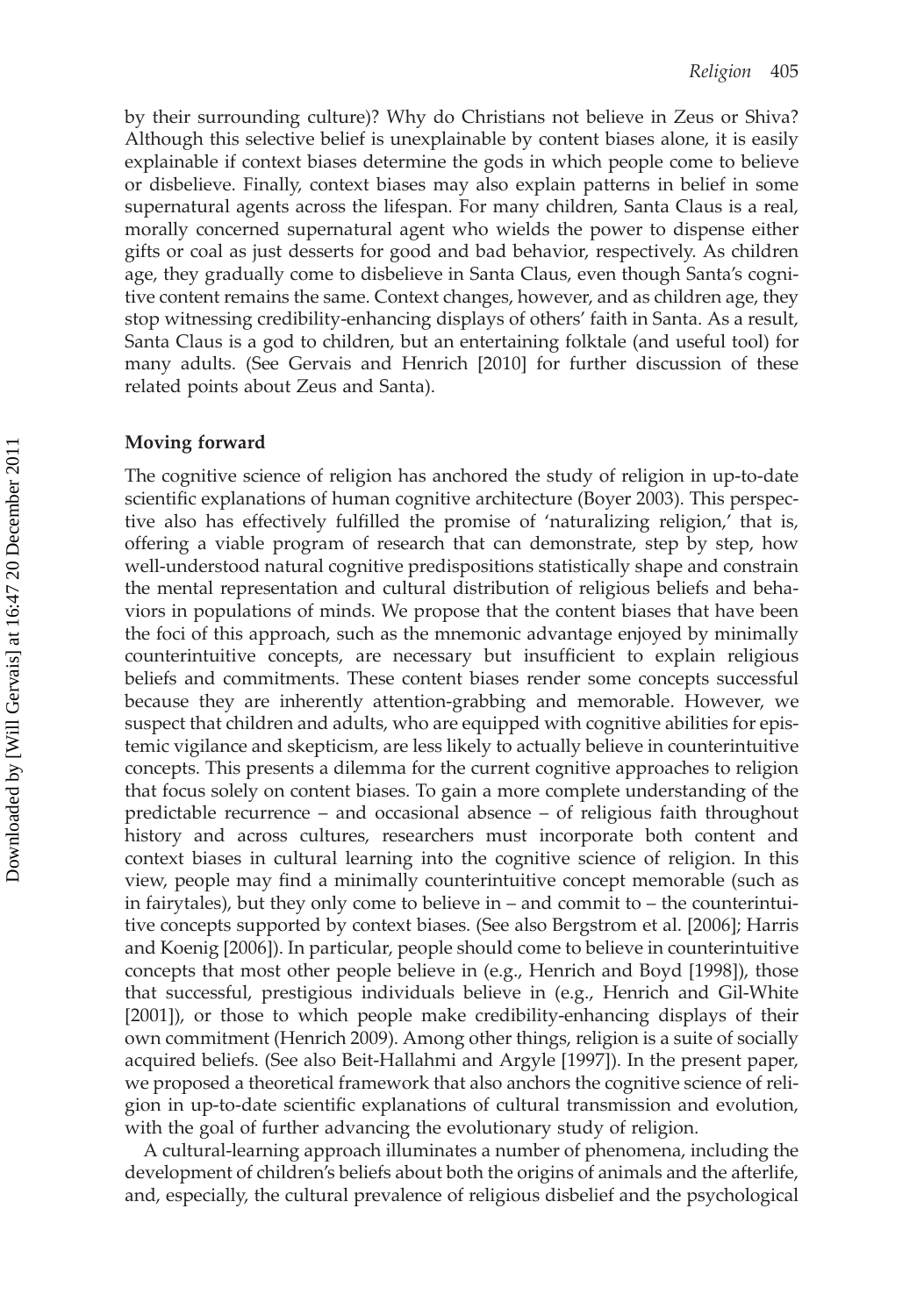processes underlying atheism. That said, there is remarkably little experimental evidence focused on the causes and consequences of religious belief and disbelief, meaning that the state of the field precludes, for now, the drawing of strong conclusions regarding a wide range of important questions. Nonetheless, an integrated framework devoted to understanding both the cognitive biases that shape the content of religious beliefs, and also the cultural learning biases that influence the degree of commitment to particular religious beliefs or lack thereof, promises, if nothing else, to clarify theory regarding the role of cultural learning in religious belief, highlight a number of as-yet-untested hypotheses, and present a fruitful program for future research.

Will M. Gervais is a Social Psychology PhD candidate at the University of British Columbia. Broadly, Will studies how cognition, evolution, and culture interact to shape people's beliefs about the world. Will's research draws upon a wide variety of subfields within psychology, including social cognition, prejudice/stereotyping, reasoning, evolutionary psychology, and cultural psychology. This research program also informs basic theory on classic social psychological topics including the nature of prejudice, the role of intuition and analytic processing in reasoning about the world, and the ways that awareness of other social agents can affect cognition and behavior. He grew up in a small town in the mountains of Colorado.

Aiyana K. Willard is a PhD student working in the department of psychology at the University of British Columbia. She is interested in the cognitive and cultural origins of religious cognition and religious belief, as well as the origins of culture in human evolution more generally. Her research primarily looks at how cognitive biases mix with cultural contexts to explain the universal and culturally idiosyncratic features of religious behavior in human cultures.

Ara Norenzayan is Associate Professor of Psychology at the University of British Columbia, Vancouver. His areas of research include evolutionary and cognitive explanations of religious thought and behavior, issues of cultural variability and universality in human psychology, and relations between culture and evolution. Prior to UBC, he was a postdoctoral fellow at the Centre de Recherche en Épistemologie Appliquée (CREA), École Polytechnique, Paris, after which he served on the faculty of the University of Illinois, Urbana-Champaign. He is the author of more than 50 articles and book chapters, and the co-editor of Evolution, Culture, and the Human Mind, a volume that synthesizes evolutionary and cultural approaches to psychology. His upcoming book is on the evolutionary origins of prosocial religions, and is titled, The Making of Big Gods.

Dr. Henrich holds the Canada Research Chair in Culture, Cognition and Coevolution at the University of British Columbia, where he is appointed in both Economics and Psychology. His theoretical work focuses on how natural selection has shaped human learning and how this in turn influences cultural evolution, and culturegene coevolution. Methodologically, his research synthesizes experimental and analytical tools drawn from behavioural economics and psychology with indepth quantitative ethnography, and has performed long-term fieldwork in the Peruvian Amazon, rural Chile, and in Fiji. Trained and granted tenure in anthropology, his work has been published in the top journals in biology, psychology,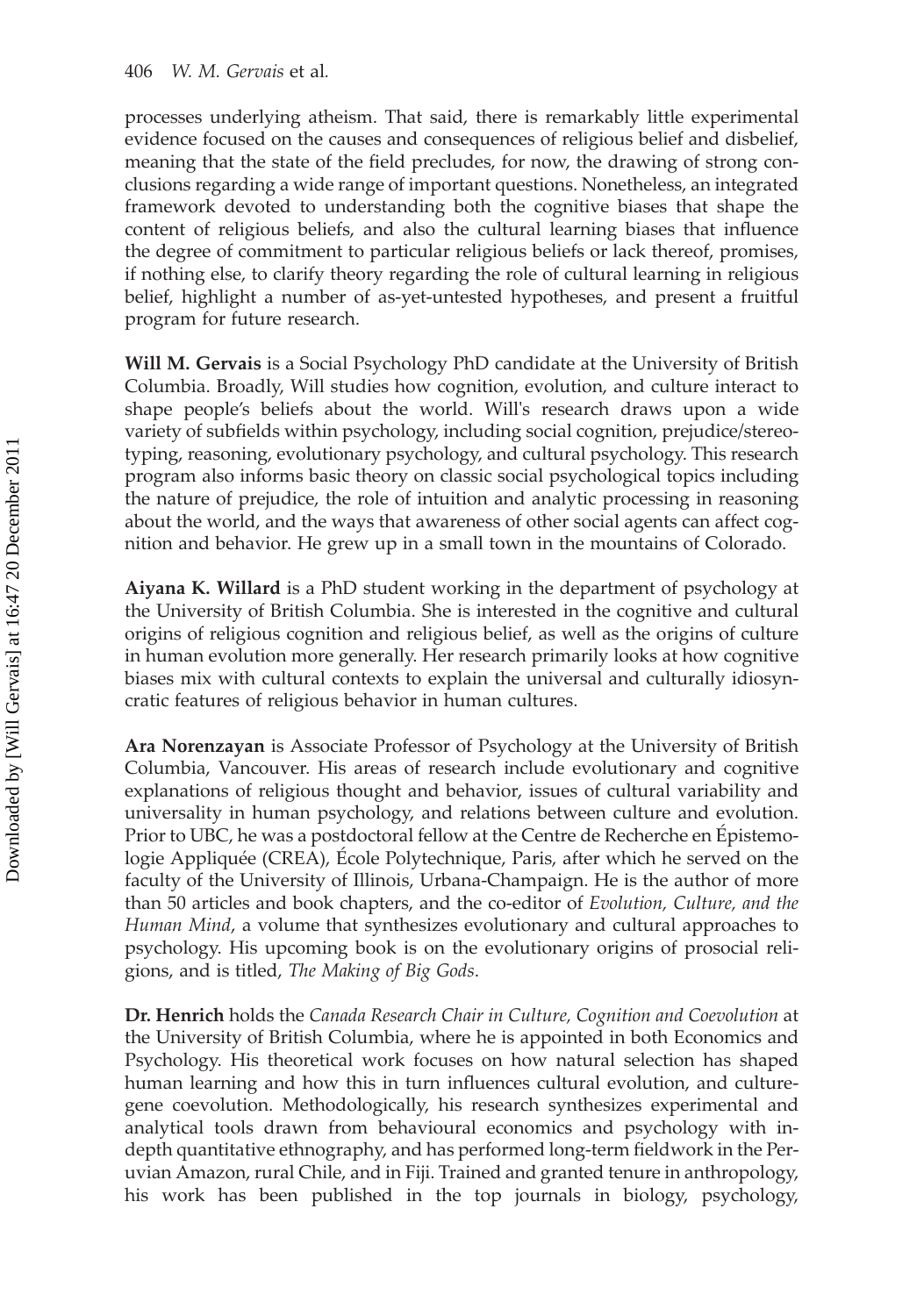anthropology and economics, including Science, Nature, PNAS, Behavioral and Brain Sciences, American Economic Review, Current Anthropology and Trends in Cognitive Science. In 2004 he was awarded the Presidential Early Career Award, the highest award bestowed by the United States upon scientists early in their careers. In 2007 he coauthored Why Humans Cooperate. In 2009 the Human Behavior and Evolution Society awarded him their Early Career Award for Distinguished Scientific Contributions. He is currently a fellow at the Canadian Institute for Advanced Research.

#### References

- Astuti, R., P.L. Harris. 2008. Understanding Mortality and the Life of the Ancestors in Rural Madagascar. Cognitive Science 32: 713–740.
- Atran, S. 2002. In Gods We Trust: The Evolutionary Landscape of Religion. Oxford: Oxford University Press.
- Atran, S., J. Henrich. 2010. The Evolution of Religion: How Cognitive By-products, Adaptive Learning Heuristics, Ritual Displays, and Group Competition Generate Deep Commitments to Prosocial Religions. Biological Theory: Integrating Development, Evolution, and Cognition 5: 18–30.
- Atran, S., A. Norenzayan. 2004. Religion's Evolutionary Landscape: Counterintuition, Commitment, Compassion, Communion. Behavioral and Brain Sciences 27: 713–770.
- Banerjee, R., N. Yuill, C. Larson, K. Easton, E. Robinson, M. Rowley. 2007. Children's Differentiation between Beliefs about Matters of Fact and Matters of Opinion. Developmental Psychology 43: 1084–1096.
- Barrett, J.L. 2000. Exploring the Natural Foundations of Religious Belief. Trends in Cognitive Science 4: 29–34.
	- -. 2004. Why Would Anyone Believe in God? Walnut Creek, CA: AltaMira Press.
	- 2008. Why Santa Claus Is Not a God. Journal of Cognition and Culture 8: 149-161.
- ————. In press. The Relative Unnaturalness of Atheism: On Why Geertz and Markusson Are Both Right and Wrong. Religion.
- Barrett, J.L., M.A. Nyhof. 2001. Spreading Nonnatural Concepts: The Role of Intuitive Conceptual Structures in Memory and Transmission of Cultural Materials. Journal of Cognition and Culture 1: 69–100.
- Barrett, J. L. 2010. The Relative Unnaturalness of Atheism: On Why Geertz and Marküsson Are Both Right and Wrong. Religion 40, 169–172.
- Beit-Hallahmi, B., M. Argyle. 1997. The Psychology of Religious Behaviour, Belief and Experience. London: Routledge.
- Bergstrom, B., B. Moehlmann, P. Boyer. 2006. Extending the Testimony Problem: Evaluating the Truth, Scope and Source of Cultural Information. Child Development 77: 531–538.
- Bering, J.M. 2006. The Folk Psychology of Souls. Behavioral and Brain Sciences 29: 453–498.
	- ————. 2011. In press. Atheism Is Only Skin Deep: Geertz and Markusson Rely Mistakenly on Sociodemographic Data as Meaningful Indicators of Underlying Cognition. Religion.
- Bering, J.M., D.F. Bjorklund. 2004. The Natural Emergence of Reasoning about the Afterlife as a Developmental Regularity. Developmental Psychology 40: 217–233.
- Bering, J.M., C.H. Blasi, D.F. Bjorklund. 2005. The Development of 'Afterlife' Beliefs in Religiously and Secularly Schooled Children. British Journal of Developmental Psychology 23: 587–607.
- Berkman, M.B., E. Plutzer. 2011. Defeating Creationism in the Courtroom, but Not in the Classroom. Science 331: 404–405.
- Birch, S.J.A., N. Akmal, K.L. Frampton. In press. Two-year-olds Are Vigilant of Others' Nonverbal Cues to Credibility. Developmental Science.
- Birch, S. A. J., Vauthier, S. A., Bloom, P. 2008. Three- and four-year-olds spontaneously use others' past performance to guide their learning. Cognition, 107, 1018–1034.
- Bloom, P. 2007. Religion Is Natural. Developmental Science 10: 147–151.
- Bloom, P., D.S. Weisberg. 2007. Childhood Origins of Adult Resistance to Science. Science 316: 996–997.
- Boyd, R., P.J. Richerson. 1985. Culture and the Evolutionary Process. Chicago, IL: University of Chicago Press.
- Boyer, P. 2001. Religion Explained: The Evolutionary Origins of Religious Thought. New York: Basic Books.
- Boyer, P., C. Ramble. 2001. Cognitive Templates for Religious Concepts: Cross-cultural Evidence for Recall of Counter-intuitive Representations. Cognitive Science 25: 535–564.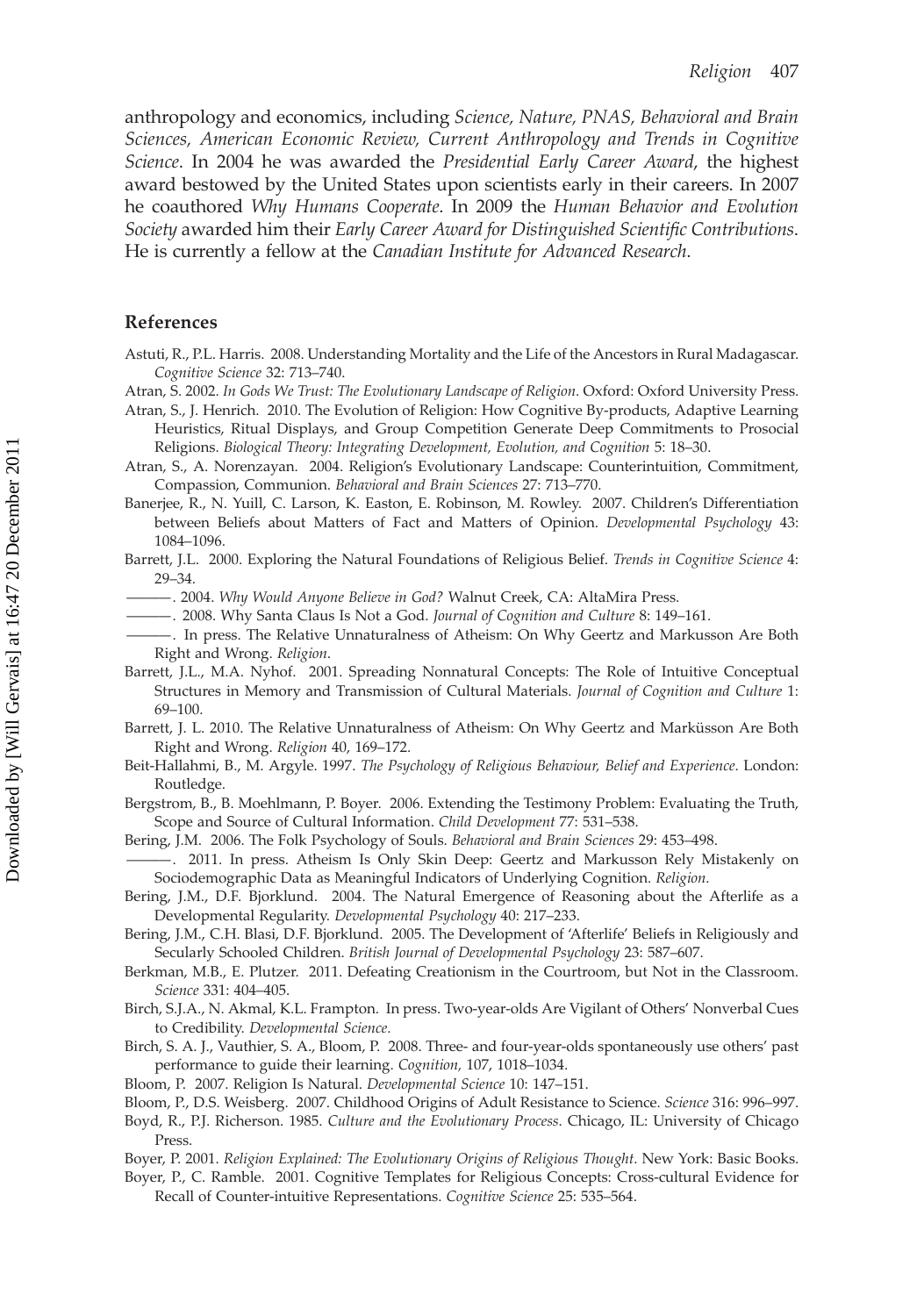- Boyer, P. 2003. Religious Thought and Behaviour as By-products of Brain Function. Trends in Cognitive Sciences 7, 119–124.
- Boyer, P., P. Lienard. 2006. Why Ritualized Behavior? Precaution Systems and Action-parsing in Developmental, Pathological and Cultural Rituals. Behavioral and Brain Sciences 29: 1–56.
- Bulbulia, J. 2008. Meme Infection or Religious Niche Construction? An Adaptationist Alternative to the Cultural Maladaptationist Hypothesis. Method and Theory in the Study of Religion 20: 67–107.
- Chudek, M., S. Heller, S. Birch, J. Henrich. 2010. Prestige-biased Cultural Learning: Developmental Evidence for Selective Cultural Learning Based on Differential Bystander Attention to Models. Unpublished manuscript under review
- Dawkins, R. 2006. The God Delusion. New York: Houghton Mifflin Harcourt.
- Dijksterhuis, A., J. Preston, D.M. Wegner, H. Aarts. 2008. Effects of Subliminal Priming of Self and God on Self-attribution of Authorship for Events. Journal of Experimental Social Psychology 44: 2–9.
- DiLalla, L.F., M.W. Watson. 1988. Differentiation of Fantasy and Reality: Preschoolers' Reactions to Interruptions in Their Play. Developmental Psychology 24: 286–291.
- Donald, M. 2001. A Mind so Rare: The Evolution of Human Consciousness. New York: Norton.
- Edgell, P., J. Gerteis, D. Hartmann. 2006. Atheists As "Other": Moral Boundaries and Cultural Membership in American Society. American Sociological Review 71: 211–234.
- Evans, E.M. 2000. The Emergence of Beliefs about the Origins of Species in School-age Children. Merrill-Palmer Quarterly: A Journal of Developmental Psychology 46: 221–254.
	- ————. 2001. Cognitive and Contextual Factors in the Emergence of Diverse Belief Systems Creationism: Versus Evolution. Cognitive Psychology 42: 217–266.
	- ————. 2011. What Is Creationism and How Do You Catch It? Paper presented at the Psychology of Religion and Spirituality preconference at the annual meeting of the Society for Personality and Social Psychology, San Antonio, TX, January.
- Foster, K., H. Kokko. 2009. The Evolution of Superstitious and Superstition-like Behaviour. Proceedings of the Royal Society of London B 276: 31–37.
- Geertz, A.W., G.I. Markússon. 2010. Religion Is Natural, Atheism Is Not: On Why Everybody Is Both Right and Wrong. Religion 40: 152–165.
- Gervais, W.M. In press. Finding the Faithless: Perceived Atheist Prevalence Reduces Anti-atheist Prejudice. Personality and Social Psychology Bulletin.
- Gervais, W.M., J. Henrich. 2010. The Zeus Problem: Why Representational Content Biases Cannot Explain Faith in Gods. Journal of Cognition and Culture 10: 383–389.
- Gervais, W.M., A. Norenzayan. 2010. Analytical Reasoning Reduces Religious Belief. Unpublished manuscript under review
- Gervais, W.M., A. Norenzayan. In press. Like a Camera in the Sky? Thinking about God Increases Public Self-awareness and Socially Desirable responding. Journal of Experimental Social Psychology.
- Gervais, W.M., A.F. Shariff, A. Norenzayan. 2010. Do You Believe in Atheists? Distrust Is Central to Anti-atheist Prejudice. Unpublished manuscript under review
- Golomb, C., L. Galasso. 1995. Make Believe and Reality: Explorations of the Imaginary Realm. Developmental Psychology 31: 800–810.
- Golumb, C., R. Kuersten. 1996. On the Transition From Pretense Play to Reality: What Are the Rules of the Game? British Journal of Developmental Psychology 14: 203–217.
- Guthrie, S.G. 1993. Faces in the Clouds: A New Theory of Religion. New York: Oxford University Press.
- Harris, P.L., E. Brown, C. Marriott, S. Whittall, S. Harmer. 1991. Monsters, Ghosts and Witches: Testing the Limits of the Fantasy–reality Distinction in Young Children. British Journal of Developmental Psychology 9: 105–123.
- Harris, P.L., M. Gimenez. 2005. Children's Acceptance of Conflicting Testimony: The Case of Death. Journal of Cognition and Culture 5: 143–164.
- Harris, P.L., M.A. Koenig. 2006. Trust in Testimony: How Children Learn about Science and Religion. Child Development 77: 505–524.
- Harris, P.L., E.S. Pasquini, S. Duke, J.J. Asscher, F. Pons. 2006. Germs and Angels: The Role of Testimony in Young Children's Ontology. Developmental Science 9: 76–96.
- Henrich, J. 2009. The Evolution of Costly Displays, Cooperation, and Religion: Credibility Enhancing Displays and Their Implications for Cultural Evolution. Evolution and Human Behaviour 30: 244–260.
- Henrich, J., R. Boyd. 1998. The Evolution of Conformist Transmission and the Emergence of Betweengroup Differences. Evolution and Human Behavior 19: 215–242.
- Henrich, J., F. Gil-White. 2001. The Evolution of Prestige: Freely Conferred Deference as a Mechanism for Enhancing the Benefits of Cultural Transmission. Evolution and Human Behavior 22: 165–196.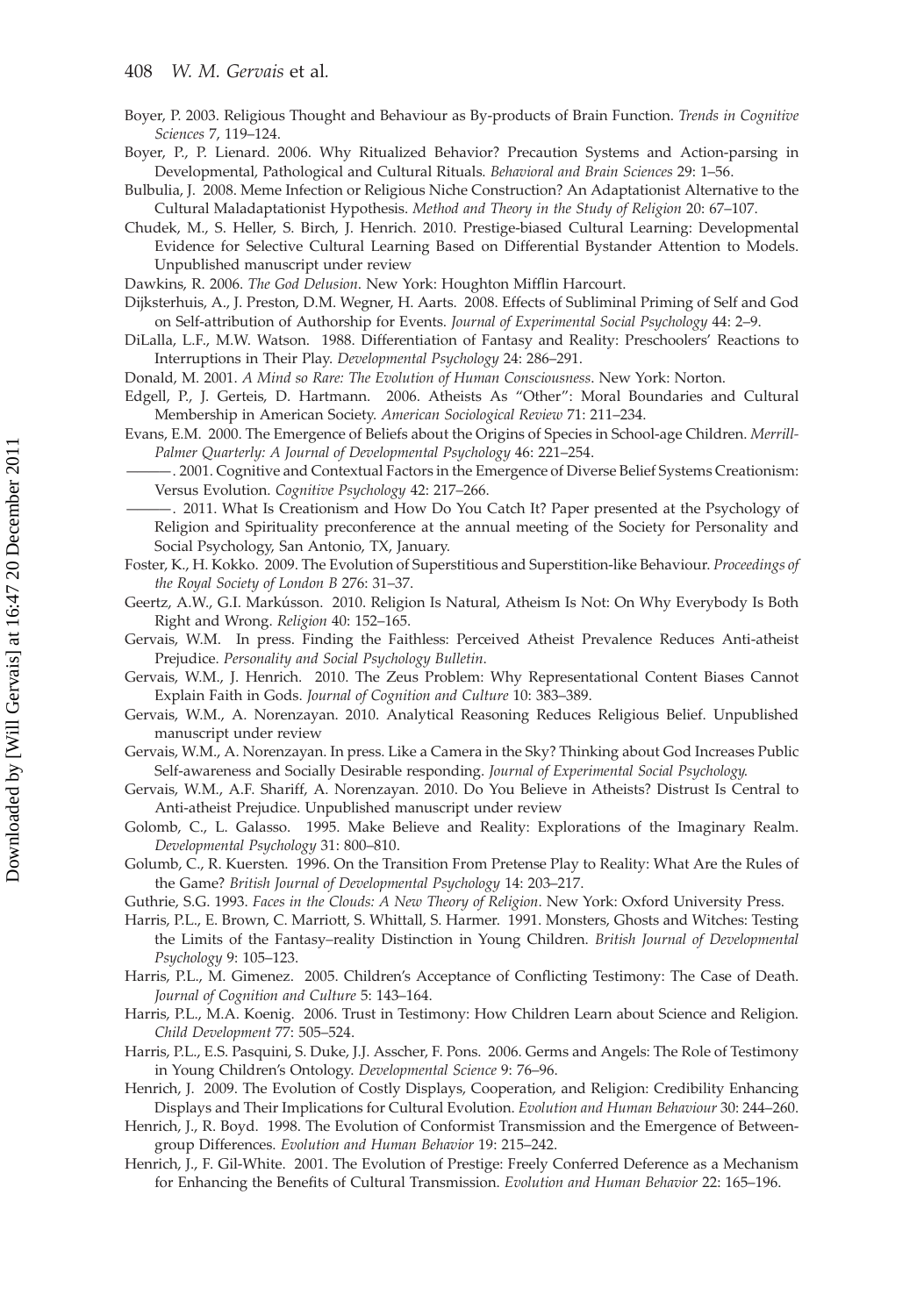- Henrich, J., R. McElreath. 2003. The Evolution of Cultural Evolution. Evolutionary Anthropology 12: 123–135.
- Heyman, G.D. 2008. Children's Critical Thinking When Learning from Others. Current Directions in Psychological Science 17: 344–347.
- Heyman, G.D., C.H. Legare. 2005. Children's Evaluation of Sources of Information about Traits. Developmental Psychology 41: 636–647.
- Jacoby, S. 2004. Freethinkers: A History of American Secularism. New York: Metropolitan.
- Jaswal, V. K., Neely, L. A. 2007. Adults don't always know best: Preschoolers use past reliability over age when learning new words. Psychological Science 17, 757–758.
- Kelemen, D. 2004. Are Children 'Intuitive Theists'? Psychological Science 15: 295–301.
- Kendal, J., L. Giraldaeu, K. Laland. 2009. The Evolution of Social Learning Rules: Payoff-biased and Frequency-dependent Biased Transmission. Journal of Theoretical Biology 260: 210–219.
- Koenig, M. A., F. Clément, P. L. Harris. 2004. Trust in Testimony: Children's Use of True and False Statements. Psychological Science 15, 694–698.
- Koenig, M.A., P.L. Harris. 2005. Preschoolers Mistrust Ignorant and Inaccurate Speakers. Child Development 76: 1261–1277.
- Kirkpatrick, L. 1999. Toward an Evolutionary Psychology of Religion. Journal of Personality 67: 921–952.
- Kosmin, B.A., A. Keysar. 2008. American Religious Identification Survey Summary Report. Trinity College, Hartford, CT. [http://www.americanreligionsurvey-aris.org/reports/ARIS\\_Report\\_2008.pdf](http://www.americanreligionsurvey-aris.org/reports/ARIS_Report_2008.pdf)
- Kosmin, B.A., A. Keysar, 2008. American Religious Identification Survey Summary Report. Trinity College, Hartford, CT. Retrieved June 3, 2009, from [http://www.americanreligionsurvey-aris.org/](http://www.americanreligionsurvey-aris.org/reports/ARIS_Report_2008.pdf) [reports/ARIS\\_Report\\_2008.pdf](http://www.americanreligionsurvey-aris.org/reports/ARIS_Report_2008.pdf).
- Lanman, J. 2009. Towards a Cognitive Anthropology of Secularization. Paper presented at Society for the Scientific Study of Religion, Denver, CO.
	- -. Submitted. A Secular Mind: Towards a Cognitive Anthropology of Non-theism. Oxford: Oxford University Press.
- McCauley, R.N. 2000. The Naturalness of Religion and the Unnaturalness of Science. In Explanation and Cognition, eds. F.C. Keil and R.A. Wilson. Cambridge, MA: MIT Press, 61–86.
- McCauley, R. N., E. Cohen. 2010. Cognitive science and the naturalness of religion. Philosophy Compass 5, 779–792.
- McCloskey, M., A. Caramazza, B. Green. 1980. Curvilinear motion in the absence of external forces: naive beliefs about the motion of objects. Science 210, 1139–1141.
- Mead, M. 1932. The Changing Culture of an Indian Tribe. Columbia University Contributions to Anthropology 15: 1–313.
- Morison, P., H. Gardener. 1978. Dragons and Dinosaurs: The Child's Capacity to Differentiate Fantasy from Reality. Child Development 49: 642–648.
- Nisbett, R. E., Wilson, T. 1977. Telling more than we can know: Verbal reports on mental processes. Psychological Review 84, 231–259.
- Norenzayan, A., W. Gervais. In press. The Cultural Evolution of Religion. In Creating Concilience: Integrating Science and the Humanities, eds. E. Slingerland and M. Collard. Oxford: Oxford University Press.
- Norenzayan, A., S. Atran, J. Faulkner, M. Schaller. 2006. Memory and Mystery: The Cultural Selection of Minimally Counterintuitive Narratives. Cognitive Science 30: 531–553.
- Norenzayan, A., A.F. Shariff, W.M. Gervais. 2010. The Evolution of Religious Misbelief. Behavior and Brain Sciences 32: 531–532.
- Norris, P., R. Inglehart. 2004. Sacred and Secular: Religion and Politics Worldwide. Cambridge: Cambridge University Press.
- Nosek, B.A. 2007. Explicit-Implicit Relations. Current Directions in Psychological Science 16: 65–69.
- Pasquini, E.S., K. Corriveau, M. Koenig, P.L. Harris. 2007. Preschoolers Monitor the Relative Accuracy of Informants. Developmental Psychology 43: 1216–1226.
- Pichon, I., G. Boccato, V. Saroglou. 2007. Nonconscious Influences of Religion on Prosociality: A Priming Study. European Journal of Social Psychology 37: 1032–1045.
- Pyysiäinen, I. 2001. How Religion Works. Boston, MA, Leiden, NL: Brill.
- Pyysiäinen, I., V. Antonnen, eds. 2002. Current Approaches in the Cognitive Science of Religion. New York: Continuum.
- Pyysiäinen, I., Hauser, M. 2010. The Origins of Religion: Evolved Adaptation or By-product? Trends in Cognitive Sciences 14, 104–109.
- Randolph-Seng, B., M.E. Nielsen. 2007. Honesty: One Effect of Primed Religious Representations. The International Journal for the Psychology of Religion 17: 303–15.